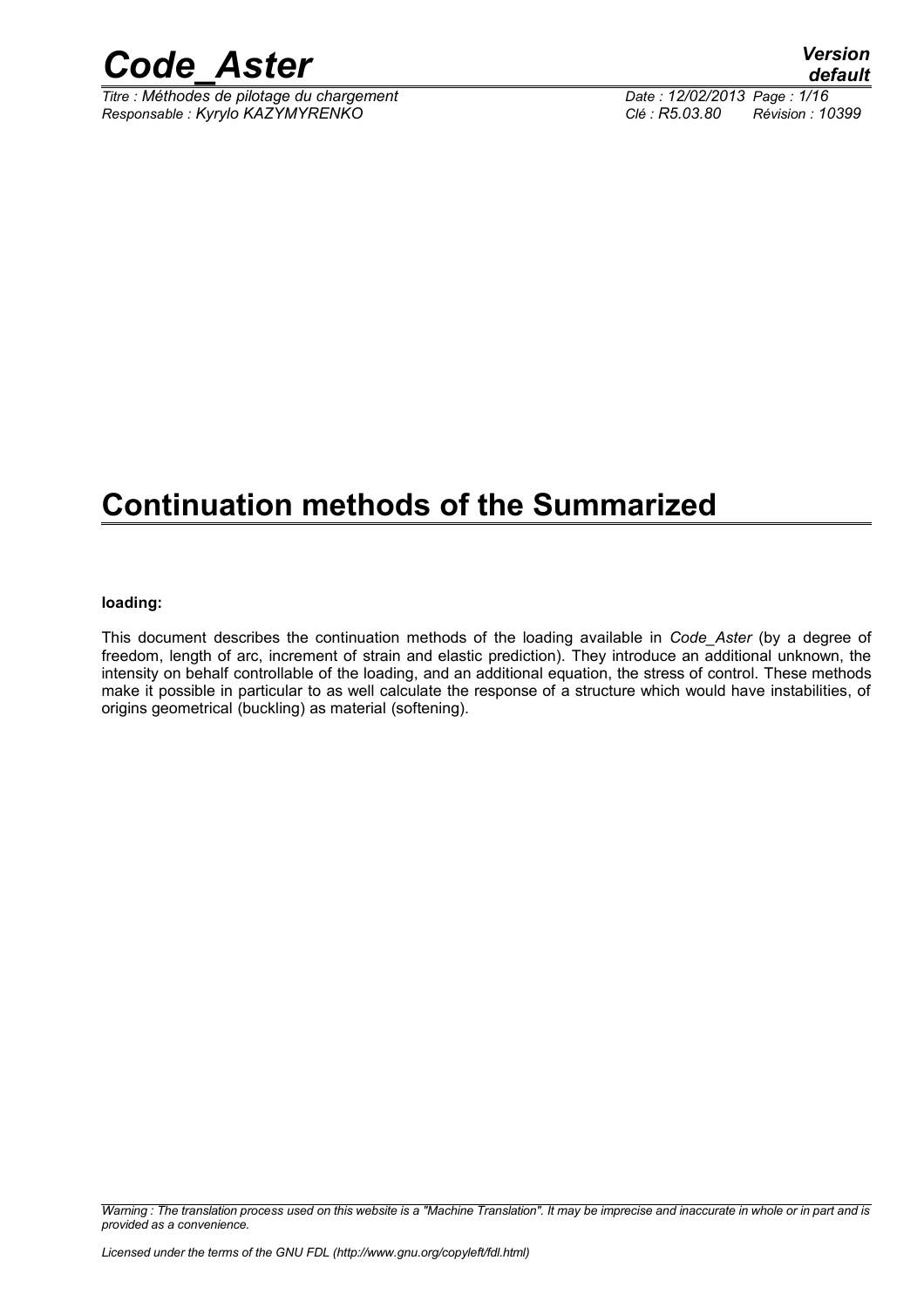*Titre : Méthodes de pilotage du chargement Date : 12/02/2013 Page : 2/16 Responsable : Kyrylo KAZYMYRENKO Clé : R5.03.80 Révision : 10399*

### **1 Introduction**

### **1.1 Non-linearity and failure of Newton**

the method of Newton presented in [R5.03.01] fails on certain problems which display a response of structure not strictly monotonous according to displacements or imposed loadings. On the figure [1.1-a,](#page-1-0) one presents the case where, for a level of loading given, there exist several solutions displacements. This problem is thus not soluble with Newton if the problem in loading is controlled.



### <span id="page-1-0"></span>**displacement**

a second case (figure [1.1-b\)](#page-1-1) relates to the geometrical nonlinear problems (typically the buckling of the thin shells and the problems of "soft" snap-back). In this case, for a level of loading, there are several solutions in displacement and for a level of displacement there are several possible loadings. This problem is not soluble directly by the method of Newton, whether it is while controlling in loading or displacement.



<span id="page-1-1"></span>the third case (figure [1.1-c\)](#page-2-0) described the problems of damages in which abrupt elastic returns (corresponding to the progressive damage of the material) make the curve very irregular (snap-backs "abrupt")

*Warning : The translation process used on this website is a "Machine Translation". It may be imprecise and inaccurate in whole or in part and is provided as a convenience.*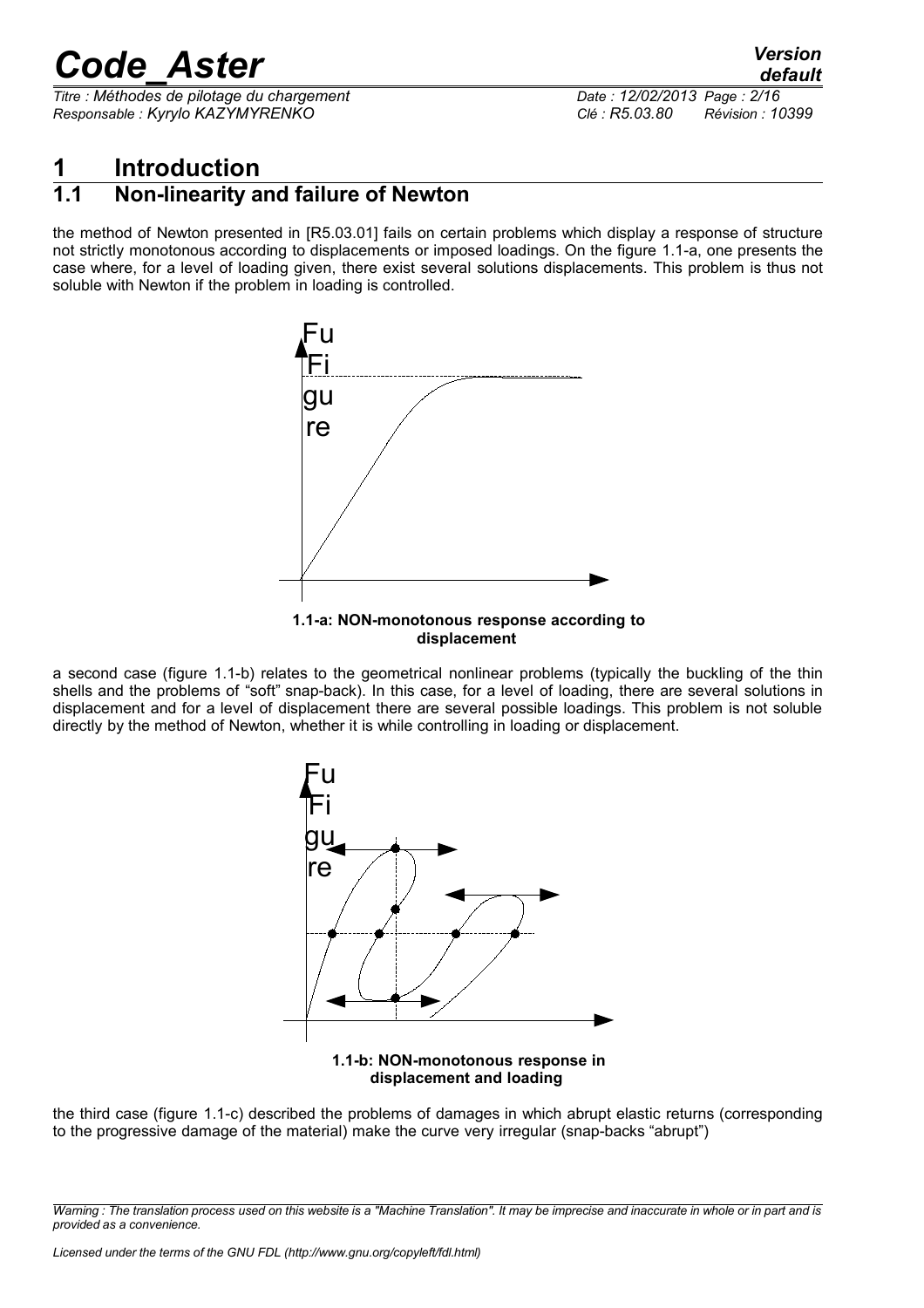*Titre : Méthodes de pilotage du chargement Date : 12/02/2013 Page : 3/16 Responsable : Kyrylo KAZYMYRENKO Clé : R5.03.80 Révision : 10399*



<span id="page-2-0"></span>

Lastly, there exists finally a whole category of problems in which the loss of ellipticity of the problem creates bifurcations and thus branches of different solutions (see figure [1.1-d\)](#page-2-1). In this case, which interests more the engineer it is generally the dissipative branch and not the elastic branch. We will see that there exist techniques to select "the good" branches.



<span id="page-2-1"></span>**1.1-d: Response with branches multiple**

### **1.2 Problems with intensity of the unknown loading**

control can also be useful in the case or the problem displays, by its natural setting in data, an additional unknown who is the intensity of the loading applied. Control makes it possible to treat the case where only the direction and the point of application of the loading are known, intensity remaining an unknown of the problem. For example, on the figure [1.2-a,](#page-3-0) one sees the case of a cable tended between two pylons. It is known that it is necessary to apply a loading which draws the cable (one thus knows the point of application and the direction of the loading) but one is unaware of the intensity  $\eta$  to be applied to obtain a given *f* deflection.

*Warning : The translation process used on this website is a "Machine Translation". It may be imprecise and inaccurate in whole or in part and is provided as a convenience.*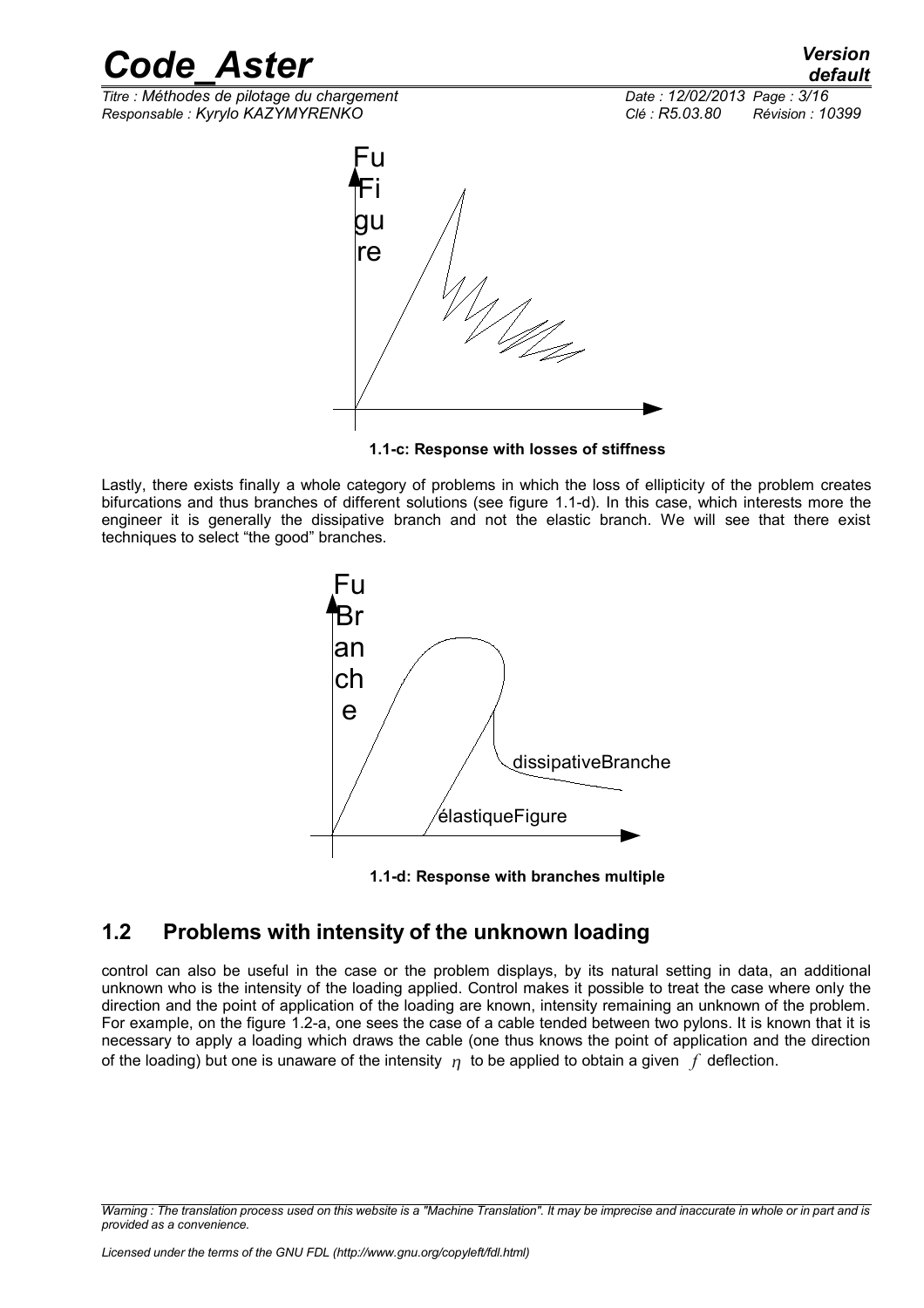

<span id="page-3-0"></span>

### **2 Principle of the continuation methods of the loading**

In a general way, the features of control available in *Code\_Aster* make it possible to determine *the intensity of part of the loading* to satisfy a stress relating to displacements. Their employment is restricted with simulations for which time does not play of physical role, which excludes *a priori* the dynamic or viscous problems. It is also incompatible with the problems expressing a condition of unilaterality (contact and friction). One can distinguish several ranges from use which answer as many continuation methods (key word factor CONTROL):

> Control physical forces by the displacement of a point of structure: control per imposed degree of freedom  $(TYPE = ' DDL IMPO');$

> Follow-up of geometrical instabilities (buckling), the response of structure being able to display "soft" snap-back: control by length of arc  $(TYPE = '$  LONG ARC');

> Follow-up of instabilities materials (in the presence of lenitive constitutive laws), the response of structure being able to display "brutal" snap-back: control by the elastic prediction  $(TYPE = "PRED ELAS")$  or more generally by the increment of strain,  $(TYPE = 'PSE)$ DEFORMATION');

Computation of the Yield-point loads of structures (TYPE=' ANA\_LIM'), cf [R7.07.01].

More precisely, the continuation methods available in *Code\_Aster* rest on the two following ideas. On the one hand, one considers that the loading (external forces and displacements given) breaks up

additivement into two terms, one known and imposed by the user (  $L_{\rm impo}^{\rm meta}$  and  $\rm ~u_{\rm impo}^{d}$  ) and the other (  ${\bf L}^{\rm méca}_{\rm pilo}$  and  ${\bf u}^d_{\rm pilo}$  ) whose only direction is known, its intensity  $\,\eta\,$  becoming a new unknown of problem:

*Warning : The translation process used on this website is a "Machine Translation". It may be imprecise and inaccurate in whole or in part and is provided as a convenience.*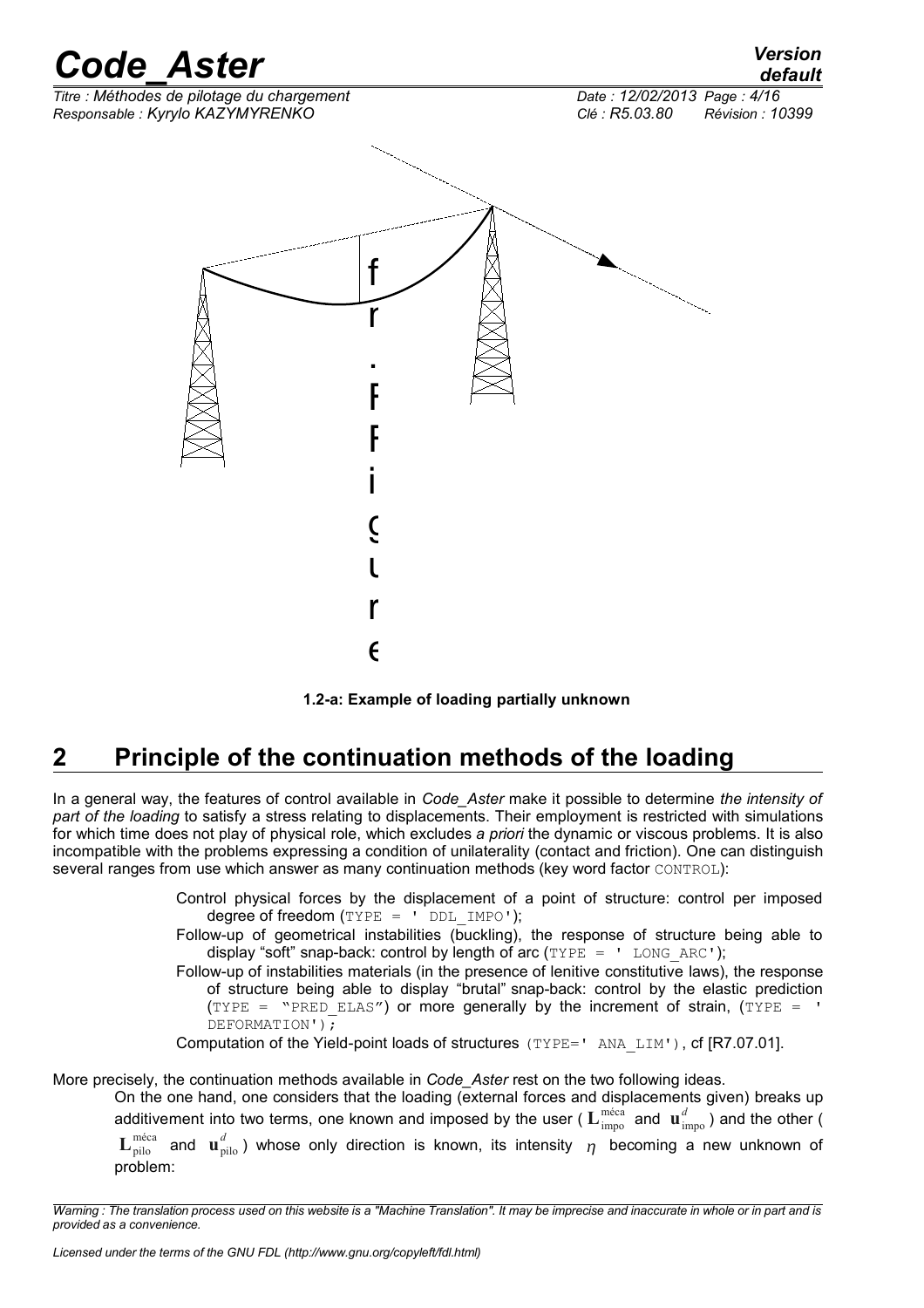*Titre : Méthodes de pilotage du chargement Date : 12/02/2013 Page : 5/16 Responsable : Kyrylo KAZYMYRENKO Clé : R5.03.80 Révision : 10399*

<span id="page-4-0"></span>*default*

$$
\begin{cases}\n\mathbf{L}^{\text{méca}} = \mathbf{L}_{\text{impo}}^{\text{méca}} + \eta \cdot \mathbf{L}_{\text{pilo}}^{\text{méca}} \\
\mathbf{u}^d = \mathbf{u}_{\text{impo}}^d + \eta \cdot \mathbf{u}_{\text{pilo}}^d\n\end{cases}
$$
\n(1)

In addition, in order to be able to solve the problem, one associates a new equation to him who relates to displacements and which depends on the increment of time: it is the stress of control, which is expressed by:

$$
P(\Delta \mathbf{U}) = \Delta \tau \text{ avec } P(0) = 0 \tag{2}
$$

where  $\Delta \tau$  is indirectly an user datum which is expressed via time step running  $\Delta t$  and a coefficient of control (COEF\_MULT) such as:

$$
\Delta \tau = \frac{\Delta t}{\text{COEF MULT}} \tag{3}
$$

the condition  $P(0)=0$  is necessary in order to obtain a all the more small displacement increment as time step is small. Finally, the unknowns of the problem become displacements **u** , the Lagrange multipliers  $\lambda$  associated with the boundary conditions and the intensity with the loading controlled  $\eta$ , baptized ETA\_PILOTAGE. The nonlinear system to solve is written henceforth:

$$
\begin{cases}\n\mathbf{L}^{\text{int}}(\mathbf{u}) + \mathbf{B}^T \cdot \mathbf{\lambda} & = \mathbf{L}_{\text{impo}}^{\text{méca}} + \eta \cdot \mathbf{L}_{\text{pilo}}^{\text{méca}} \\
\mathbf{B} \cdot \mathbf{u} & = \mathbf{u}_{\text{impo}}^d + \eta \cdot \mathbf{u}_{\text{pilo}}^d \\
P(\Delta \mathbf{u}) & = \Delta \tau\n\end{cases}
$$
\n(4)

**Note:**

*At the present time, the following loadings (i.e which depends on displacements) and the conditions of Dirichlet of the type "DIDI " are not controllable.* 

*The loading does not depend directly any more on time but results from the resolution of all the nonlinear system (4)[.4T](#page-4-0)hat implies that the controlled share of the loading should not depend on physical time, but corresponds to a force which one adjusts to satisfy an additional kinematical stress. Resolution* 

### **3 of the total system**

the introduction of a new equation does not disturb in addition to measurement the method of resolution of the nonlinear system. Indeed, one proceeds as in [R5.03.01], i.e. the resolution is incremental. One notes time step in *i* index and the iteration of Newton while *n* exposing. The nonlinear problem is then solved in two times:

A phase of prediction which gives a first estimate of displacements and Lagrange multipliers noted;  $(\Delta \mathbf{u}^{0}_{i}, \Delta \bm{\lambda}^{0}_{i})$ 

A phase of correction of Newton which  $\;$  (  $\delta\, {\bf u}^n_i$  ,  $\delta\, \pmb{\lambda}^n_i)\;$  comes to correct this first estimate; With

a sufficient number  $n_{CV}$  of iterations of Newton, one obtains one result convergé[1](#page-4-1)La<sup>1</sup>(5

$$
\begin{cases}\n\mathbf{u}_{i}^{\text{converg}\acute{e}} = \mathbf{u}_{i-1} + \Delta \mathbf{u}_{i}^{0} + \sum_{j=1}^{n=n_{CV}} \delta \mathbf{u}_{i}^{j} \\
\lambda_{i}^{\text{converg}\acute{e}} = \lambda_{i-1} + \Delta \lambda_{i}^{0} + \sum_{j=1}^{n=n_{CV}} \delta \lambda_{i}^{j}\n\end{cases}
$$

the principle is thus to linearize the system (4[\)4](#page-4-0) one writes with time step: ( *i* 6

 $\sqrt{ }$ 

<span id="page-4-1"></span>notion of result "converged" is more amply detailed in [R5.03.01].:

*Warning : The translation process used on this website is a "Machine Translation". It may be imprecise and inaccurate in whole or in part and is provided as a convenience.*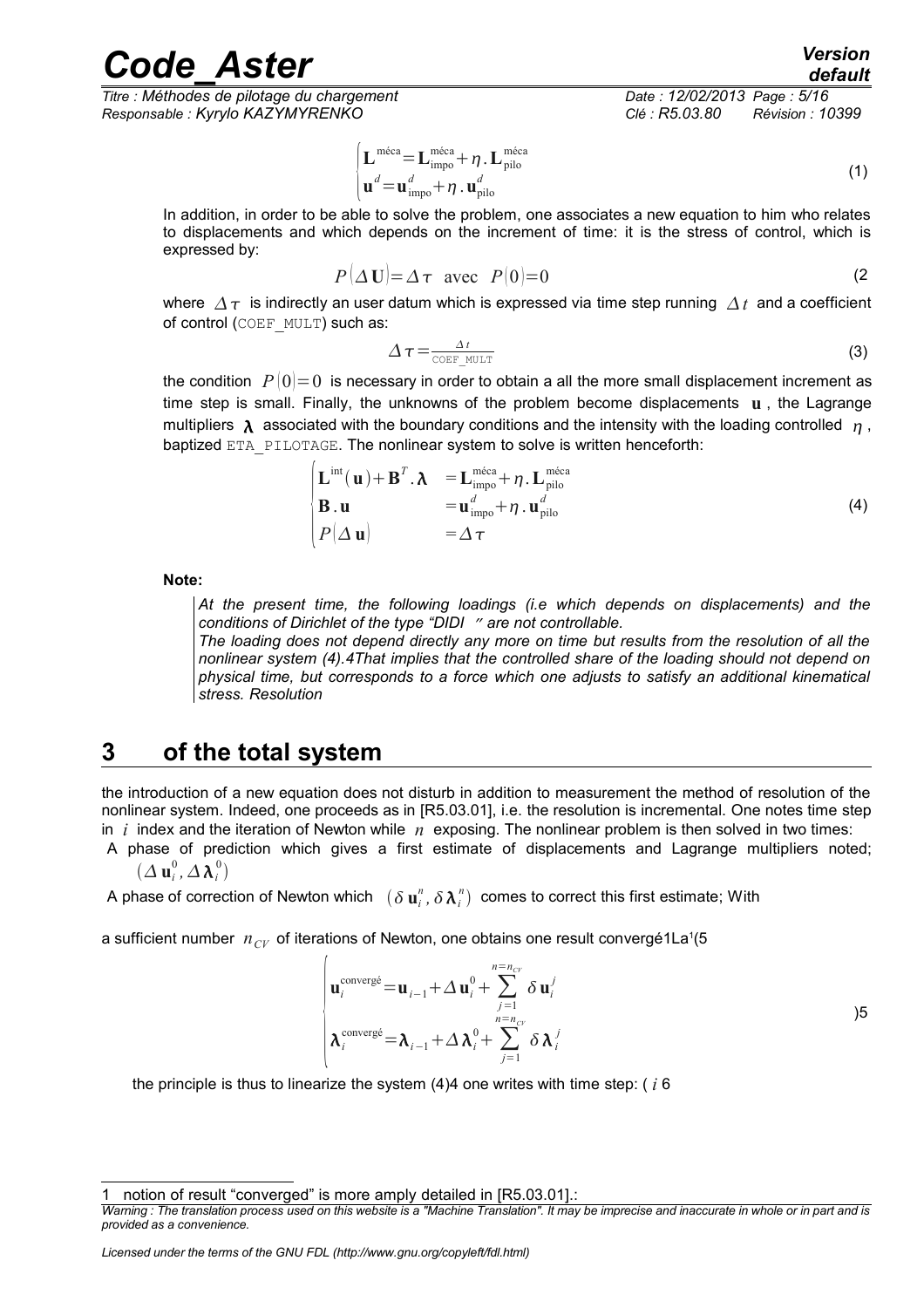*Titre : Méthodes de pilotage du chargement Date : 12/02/2013 Page : 6/16 Responsable : Kyrylo KAZYMYRENKO Clé : R5.03.80 Révision : 10399*

<span id="page-5-1"></span><span id="page-5-0"></span>

$$
\begin{cases}\n\mathbf{L}_i^{\text{int}} + \mathbf{B}^T \cdot \mathbf{\lambda}_i &= \mathbf{L}_{\text{impo},i}^{\text{méca}} + \eta_i \cdot \mathbf{L}_{\text{pilo},i}^{\text{méca}} \\
\mathbf{B} \cdot \mathbf{u}_i &= \mathbf{u}_{\text{impo},i}^d + \eta_i \cdot \mathbf{u}_{\text{pilo},i}^d \\
P(\Delta \mathbf{u}_i) &= \Delta \tau_i\n\end{cases}
$$

will be no linearization compared to the variable of control.  $\eta_i$  This way, one preserves all the methodology of reactualization of the tangent operator already put in work for computations without control. Moreover, the structure "bandages" tangent matrix is preserved. The diagram of resolution is not thus strictly any more a method of Newton (what is not awkward because we will see that the equation of control is, at most, of degree two). In prediction, if one linearizes the system (6[\)6](#page-5-1) the equation of control, compared to time around,  $(\textbf{u}_{i-1},\bm{\lambda}_{i-1})$  one obtains (see all the development in [R5.03.01]): (7

$$
\begin{cases}\n\mathbf{K}_{i-1} \cdot \Delta \mathbf{u}_{i}^{0} + \mathbf{B}^{T} \cdot \Delta \mathbf{\lambda}_{i}^{0} & = \mathbf{L}_{\text{impo}, i}^{\text{méca}} + \eta_{i} \cdot \mathbf{L}_{\text{pilo}, i}^{\text{méca}} - \mathbf{Q}_{i-1}^{T} \cdot \boldsymbol{\sigma}_{i-1} + \Delta \mathbf{L}_{i}^{\text{var}} \\
\mathbf{B} \cdot \Delta \mathbf{u}_{i}^{0} & = \mathbf{u}_{\text{impo}, i}^{d} + \eta_{i} \cdot \mathbf{u}_{\text{pilo}, i}^{d} - \mathbf{B} \cdot \mathbf{u}_{i-1}\n\end{cases}
$$

correction, one always linearizes the system ([66](#page-5-1) without the equation of control, compared to time, but around,  $(\mathbf{u}_i^n, \mathbf{\lambda}_i^n)$  one a: (8)

$$
\begin{cases}\n\mathbf{K}_{i}^{n-1} \cdot \delta \mathbf{u}_{i}^{n} + \mathbf{B}^{T} \cdot \delta \mathbf{\lambda}_{i}^{n} & = \mathbf{L}_{\text{impo}, i}^{\text{méca}} + \eta_{i} \cdot \mathbf{L}_{\text{pilo}, i}^{\text{méca}} - \mathbf{L}_{i}^{\text{int}, n-1} - \mathbf{B}^{T} \cdot \mathbf{\lambda}_{i}^{n-1} \\
\mathbf{B} \cdot \delta \mathbf{u}_{i}^{n} & = \eta_{i} \cdot \mathbf{u}_{\text{pilo}, i}^{d}\n\end{cases}
$$

will join together the two systems in a common writing, in order to simplify the talk. The system to be solved is written finally: (9

$$
\begin{bmatrix} \mathbf{K}_{i}^{n-1} & \mathbf{B}^{T} \\ \mathbf{B} & \mathbf{0} \end{bmatrix} \cdot \begin{bmatrix} \delta \mathbf{u}_{i}^{n} \\ \delta \lambda_{i}^{n} \end{bmatrix} = \begin{bmatrix} \mathbf{L}_{\text{impo},i}^{n-1} \\ \mathbf{u}_{\text{impo},i} \end{bmatrix} + \eta_{i} \cdot \begin{bmatrix} \mathbf{L}_{\text{pilo},i} \\ \mathbf{u}_{\text{pilo},i} \end{bmatrix}
$$

can pass several note:

The matrix depends  $\mathbf{K}^{n-1}_i$  at the same time on time step running and possibly on the preceding iteration of Newton. The various ways build it (quasi-Newton, elastic, secant, coherent, tangent of velocity, etc) are described in [R5.03.01]; It

was supposed that the external loadings were linear (they depend only on time step). One thus does not consider the following loadings such as the pressure or the centrifugal force although from the theoretical point of view, that does not raise difficulties. On the other hand, the material can be described with a nonlinear behavior, which implies that depends  $\mathbf{L}_i^{\text{int},\,n-1}$ on the iteration of Newton (result of the linearization of the internal forces).

The limiting conditions of Dirichlet are always linear, which makes it possible the matrix **B** to be constant on all the transient. With

the good choice of the tangent matrix and the second member, formally, there is equivalence enters and  $(\delta \mathbf{u}^{n=0}_i, \delta \lambda^{n=0}_i)$  the increment in prediction.  $(\Delta \mathbf{u}^0_i, \Delta \lambda^0_i)$  One

can now express the corrections of displacements and  $\delta\textbf{u}_i^n$  Lagrange multipliers according to  $\delta\bm{\lambda}_i^n$  with the help of  $\vert \eta_i \vert$  the resolution of the linear system (9[\)9](#page-5-0) each of the two second members. I.e. one separates the two solutions: (10

$$
\begin{cases}\n\delta \mathbf{u}_{i}^{n} = \begin{bmatrix}\n\delta \mathbf{u}_{\text{impo},i}^{n} \\
\delta \lambda_{i}^{n}\n\end{bmatrix} + \eta_{i} \cdot \begin{bmatrix}\n\delta \mathbf{u}_{\text{pilo},i}^{n} \\
\delta \lambda_{\text{pilo},i}^{n}\n\end{bmatrix}
$$
\n(10)

two solutions correspond to the decoupling of the two loadings: (11

$$
\begin{Bmatrix} \mathbf{L}_i^{n-1} \\ \mathbf{u}_i \end{Bmatrix} = \begin{Bmatrix} \mathbf{L}_{\text{impo},i}^{n-1} \\ \mathbf{u}_{\text{impo},i} \end{Bmatrix} + \eta_i \cdot \begin{Bmatrix} \mathbf{L}_{\text{pilo},i} \\ \mathbf{u}_{\text{pilo},i} \end{Bmatrix}
$$

solves indépendamment[2](#page-5-2)En<sup>2</sup>12

<span id="page-5-2"></span><sup>2</sup> practical, the factorization of the matrix is made only once and one solves simultaneously the two systems.: (

*Warning : The translation process used on this website is a "Machine Translation". It may be imprecise and inaccurate in whole or in part and is provided as a convenience.*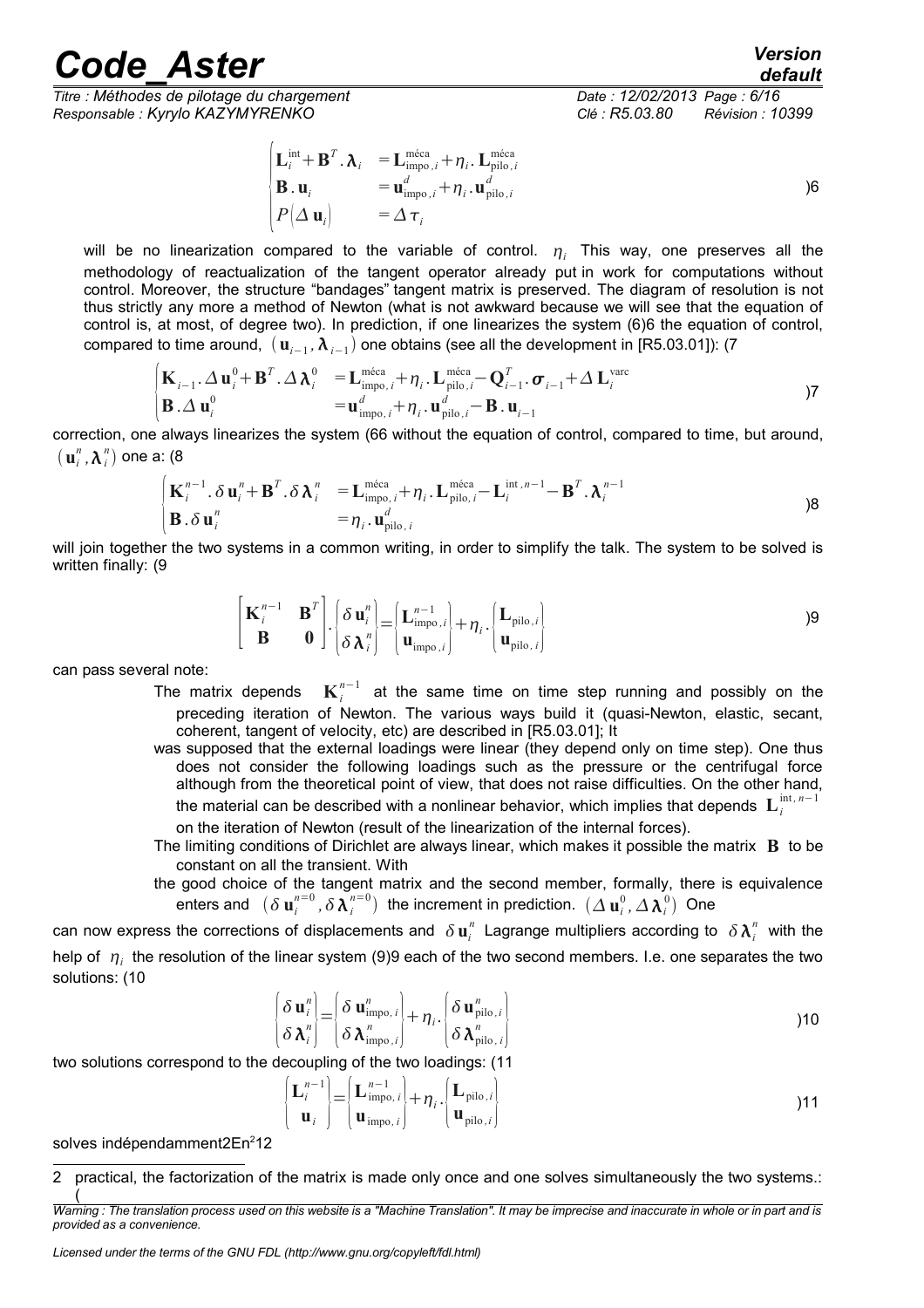*Titre : Méthodes de pilotage du chargement Date : 12/02/2013 Page : 7/16 Responsable : Kyrylo KAZYMYRENKO Clé : R5.03.80 Révision : 10399*

<span id="page-6-0"></span>*default*

$$
\begin{bmatrix} \mathbf{K}_i^{n-1} & \mathbf{B}^T \\ \mathbf{B} & \mathbf{0} \end{bmatrix} \cdot \begin{bmatrix} \delta \mathbf{u}_{\text{impo},i}^n \\ \delta \lambda_{\text{impo},i}^n \end{bmatrix} = \begin{bmatrix} \mathbf{L}_{\text{cst},i}^{n-1} \\ \mathbf{u}_{\text{cst},i} \end{bmatrix}
$$

: (13

$$
\begin{bmatrix} \mathbf{K}_i^{n-1} & \mathbf{B}^T \\ \mathbf{B} & \mathbf{0} \end{bmatrix} \cdot \begin{bmatrix} \delta \mathbf{u}_{\text{pilo},i}^n \\ \delta \lambda_{\text{pilo},i}^n \end{bmatrix} = \begin{bmatrix} \mathbf{L}_{\text{pilo},i}^{n-1} \\ \mathbf{u}_{\text{pilo},i} \end{bmatrix}
$$
 (13)

can now substitute the correction of displacement in  $\varDelta\textbf{u}_i^n$  the equation of control of the control of the system; it results a scalar equation from it in:  $\vert \eta_i \vert$  (14

$$
\tilde{P}\left(\eta_{i}\right) \underset{\text{def.}}{=} P\left(\Delta \mathbf{u}_{i}^{n-1} + \delta \mathbf{u}_{\text{impo},i}^{n} + \eta_{i} \cdot \delta \mathbf{u}_{\text{pilo},i}^{n}\right) = \Delta \tau_{i}
$$
\n(14)

the method of solution of this equation depends on nature on control on control adopted cf [§7].[7F](#page-6-1)inally, it any more but does not remain to reactualize the unknowns displacements and Lagrange multipliers : (15

$$
\begin{cases}\n\Delta \mathbf{u}_{i}^{n} = \Delta \mathbf{u}_{i}^{n-1} + \delta \mathbf{u}_{\text{impo},i}^{n} + \eta_{i} \cdot \delta \mathbf{u}_{\text{pilo},i}^{n} \\
\lambda_{i}^{n} = \lambda_{i}^{n-1} + \delta \lambda_{\text{impo},i}^{n} + \eta_{i} \cdot \delta \lambda_{\text{pilo},i}^{n}\n\end{cases}
$$
 (15)

### <span id="page-6-1"></span>**4 of control of control Control**

### **4.1 by control of a degree of freedom of displacements: DDL\_IMPO For**

this first type of control, the function *P* is restricted to extract a degree of freedom from the displacement increment. In particular, it is thus about a linear function: (16

$$
P\left(\Delta \mathbf{u}_{i}^{n}\right) = \langle \mathbf{S} \rangle \cdot \left[\Delta \mathbf{u}_{i}^{n}\right] = \Delta \boldsymbol{\tau}_{i}
$$

the nodal vector is 〈**S**〉 a vector of selection which is null everywhere except for the degree of freedom being extracted where it is worth one: (17

$$
\langle \mathbf{S} \rangle = \langle 0 \dots 0 \dots 1 \dots 0 \dots 0 \rangle
$$
 17

the equation (14[\)14](#page-6-0) is reduced then also to a linear equation: (18

$$
\eta_i = \frac{\Delta \tau_i - \langle \mathbf{S} \rangle \cdot \left[ \Delta \mathbf{u}_i^{n-1} \right] - \langle \mathbf{S} \rangle \cdot \left[ \delta \mathbf{u}_{\text{impo},i}^n \right]}{\langle \mathbf{S} \rangle \cdot \left[ \delta \mathbf{u}_{\text{pilo},i}^n \right]}
$$
 (18)

will be noted that there is no solution when the correction of controlled displacement  $\delta\,\bm u_{\rm pilo,\,i}^n$  does not make it possible to adjust the required degree of freedom, which can arrive if, by error, one blocks the degree of freedom in question. In this case, the code will stop in ECHEC OF CONTROL. Control

#### **4.2 in modelization X-FEM by control of the jump of displacement according to a direction: SAUT\_IMPO In the case of**

<span id="page-6-2"></span>a classical modelization FEM, one controls the displacement increment of only one node project on only one direction, both being specified by the user. With the finite element method wide (XFEM), one can control the increment of jump of displacement through the interface. This jump is controlled on average, for a certain number of points of intersection of the interface with the edges of the mesh and project on only one direction.  $n_a$  He is written using the detailed degrees of freedom enriched  $b$  in [R7.02.12]. For an intersected edge,  $a$ with the notations defined on the figure (4.2 [4.2-a](#page-7-0) the function of control is: (19

$$
P\left(\Delta \mathbf{u}_{i}^{n}\right)=P\left(\left[\Delta \mathbf{u}_{i}^{n}\right]=\frac{1}{N}\sum_{\text{aretes a}}^{N} \mathbf{n}_{a}\cdot\left(\alpha_{a} \Delta \mathbf{b}_{i}^{n}(N_{a}^{-})+(1-\alpha_{a}) \Delta \mathbf{b}_{i}^{n}(N_{a}^{+})\right)=\Delta \tau_{i} \tag{19}
$$

*Licensed under the terms of the GNU FDL (http://www.gnu.org/copyleft/fdl.html)*

*Warning : The translation process used on this website is a "Machine Translation". It may be imprecise and inaccurate in whole or in part and is provided as a convenience.*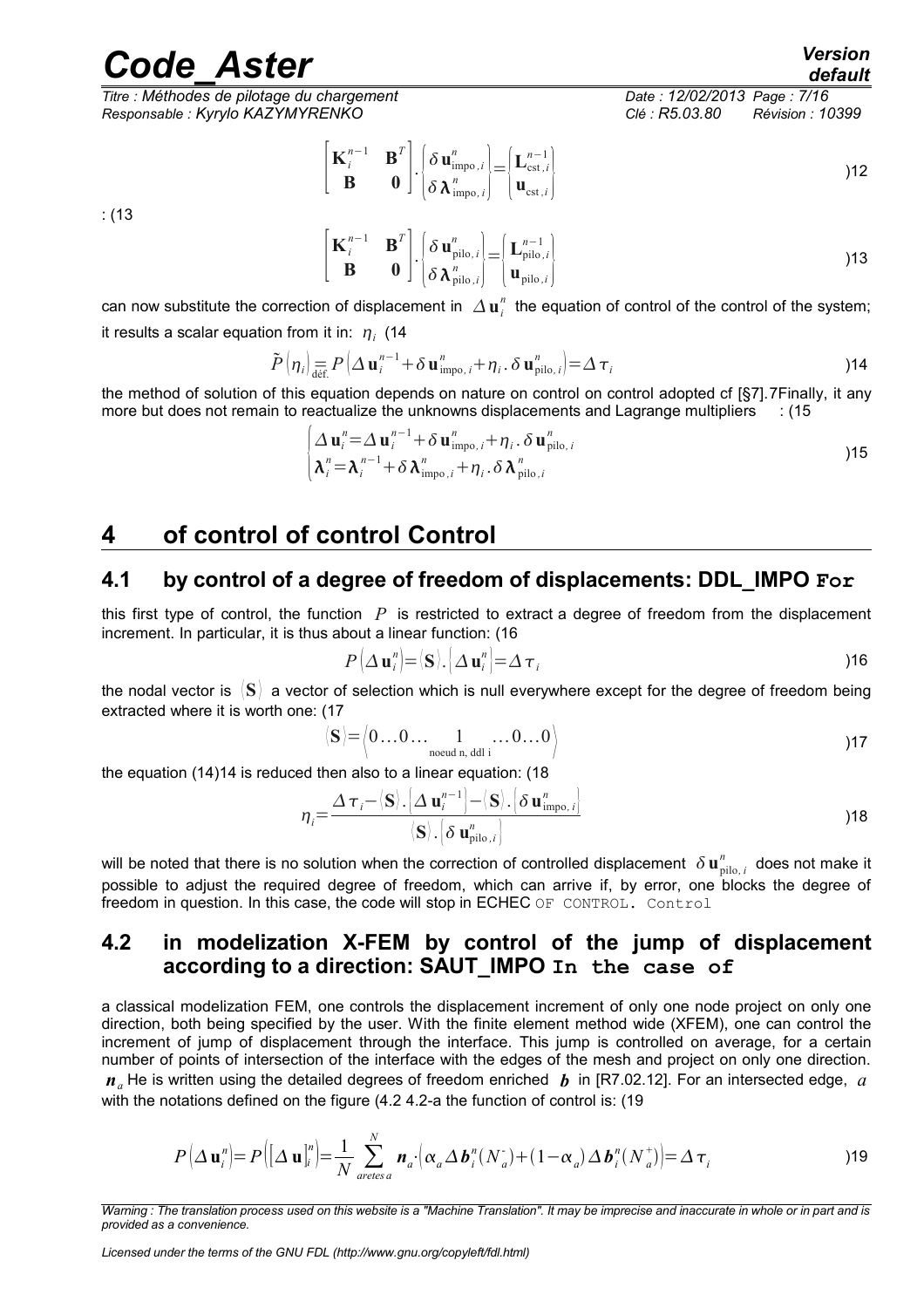<span id="page-7-1"></span>*default*

*Titre : Méthodes de pilotage du chargement Date : 12/02/2013 Page : 8/16 Responsable : Kyrylo KAZYMYRENKO Clé : R5.03.80 Révision : 10399*



#### <span id="page-7-0"></span>**4.2 4.2-a intersected by the interface**

to take again the preceding notations, the nodal vector 〈**S**〉 is thus written: (20

$$
\langle \mathbf{S} \rangle = \frac{1}{N} \left\langle 0 \dots \underset{\substack{n \text{ odd } N_1^+ \\ \text{ odd } h_x}}{\alpha_1 n_x} \alpha_1 n_y \dots (1 - \alpha_1) n_x \quad (1 - \alpha_1) n_y \quad \dots \quad \underset{\substack{n \text{ odd } N_x^+}}{\alpha_N n_x} \quad \alpha_N n_y \dots 0 \right\rangle
$$

the edges are *a* selected like pertaining to a set of independent edges, i.e. that they have no joint node, and which it is impossible to add some such as this property is preserved (figure 4.2 [4.2-bS](#page-7-2)uch a set of edges controlled satisfied condition LBB for the processing of the contact (see [R7.02.12]) and thus for any imposition with condition of control on the interface. Nevertheless, the condition of the type SAUT\_IMPO being imposed on average, a control on all the degrees of freedom should be possible, since this one takes place in fine degree of freedom per degree of freedom. The choice of a set of independent edges is justified all the same because it largely facilitates the data-processing storage of the coefficients since one has only one information to store per degree of freedom in the vector (see 〈**S**〉 formula 20 [20I](#page-7-1)n addition, the re-use of algorithms of selection explained in [R7.02.12] makes it possible to build such a group easily. Figure



<span id="page-7-2"></span>**4.2 4.2-b of independent edges Control**

#### **4.3 by length of arc: LONG\_ARC Another**

form of control very largely used consists in controlling the norm of the displacement increment (compared to some nodes and certain components): one speaks then about control by cylindrical length of arc, to see Bonnet and Wood [bib1]. More precisely, the function *P* is expressed by: (21

$$
P\left(\Delta \mathbf{u}_{i}^{n}\right) = \left\|\Delta \mathbf{u}_{i}^{n}\right\|_{\leq s} = \sqrt{\left|\left\langle \mathbf{S}\right\rangle \right| \left\langle \Delta \mathbf{u}_{i}^{n}\right| \left| \right| \left\langle \left\langle \mathbf{S}\right\rangle \right| \left\langle \Delta \mathbf{u}_{i}^{n}\right| \right|} = \Delta \tau_{i}
$$
\n(21)

, again, the nodal vector makes it possible 〈**S**〉 to select the degrees of freedom employed for the computation of the norm (it is worth for the selected degrees of freedom and zero elsewhere). In this case there one will notice that  $\langle {\bf S} \rangle$  . $\big| \Delta\,{\bf u}_i^n\big|$  is not a scalar, but a vector corresponding to the product of the components from  $\,\langle {\bf S} \rangle$ those of.  $\left\vert \varDelta\mathbf{u}_{i}^{n}\right\vert$  In this case, the equation of control is reduced to a quadratic equation: (22

*Warning : The translation process used on this website is a "Machine Translation". It may be imprecise and inaccurate in whole or in part and is provided as a convenience.*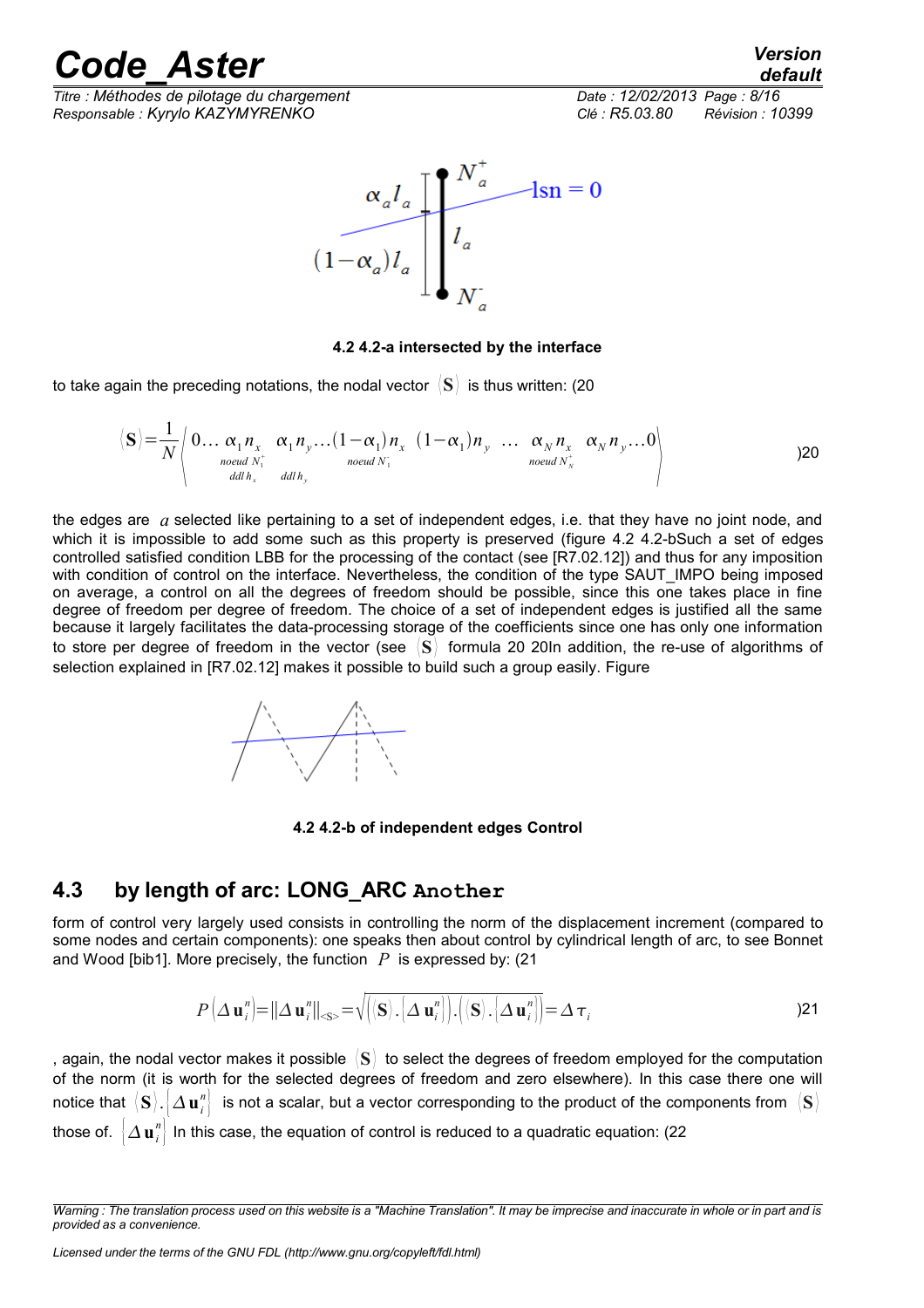*Titre : Méthodes de pilotage du chargement Date : 12/02/2013 Page : 9/16 Responsable : Kyrylo KAZYMYRENKO Clé : R5.03.80 Révision : 10399*

<span id="page-8-1"></span><span id="page-8-0"></span>*default*

$$
\eta_i^2 \cdot \left[ \left\langle \langle \mathbf{S} \rangle . \left\{ \delta \mathbf{u}_{\text{pilo},i}^n \right\} \right\rangle . \left\langle \langle \mathbf{S} \rangle . \left\{ \delta \mathbf{u}_{\text{pilo},i}^n \right\} \right\rangle \right] +
$$
  
2. 
$$
\eta_i \cdot \left[ \left\langle \langle \mathbf{S} \rangle . \left\{ \Delta \mathbf{u}_i^{n-1} + \delta \mathbf{u}_{\text{impo},i}^n \right\} \right\rangle . \left\langle \langle \mathbf{S} \rangle . \left\{ \delta \mathbf{u}_{\text{pilo},i}^n \right\} \right\rangle \right] +
$$
  

$$
\left[ \left\langle \langle \mathbf{S} \rangle . \left\{ \Delta \mathbf{u}_i^{n-1} + \delta \mathbf{u}_{\text{impo},i}^n \right\} \right\rangle . \left\langle \langle \mathbf{S} \rangle . \left\{ \Delta \mathbf{u}_i^{n-1} + \delta \mathbf{u}_{\text{impo},i}^n \right\} \right\rangle - \Delta \tau_i^2 \right] = 0
$$

equation can not admit a solution. In this case, one chooses the value which  $\eta_i$  minimizes the polynomial (22[\)22O](#page-8-1)ne checks then well.  $\tilde{P}\big(\eta_i|>\Delta\,\tau_i$  ln the contrary case, she admits two roots (or a double root). One chooses that of both which minimizes: that is to say

<span id="page-8-2"></span>the norm of the displacement increment;  $\left\| \varDelta\,\mathbf{u}_\emph{i}\right\| \,\,\,$  that is to say

the residue of equilibrium;  $\mathbf{R}\left(\mathbf{u}_{i}, t_{i}\right)\!=\!\mathbf{L}_{i}^{\text{int}}\!\!-\!\mathbf{L}_{i}^{\text{m\'eca}}$  that is to say

the angle formed by and  $\|\Delta\mathbf{u}_{i-1}\|$  (where  $\|\Delta\mathbf{u}_{i}^n\|$  is  $\|\Delta\mathbf{u}_{i-1}\|$  the displacement increment solution of time step preceding), i.e. that which maximizes the cosine of this angle whose statement is: (23

$$
\cos\left(\Delta \mathbf{u}_{i-1}, \Delta \mathbf{u}_{i}^{n}\right) = \frac{\left\langle \Delta \mathbf{u}_{i}^{n-1} + \delta \mathbf{u}_{\text{impo},i}^{n} + \eta_{i} \cdot \delta \mathbf{u}_{\text{pilo},i}^{n}\right\rangle \cdot \left\langle \Delta \mathbf{u}_{i-1} \right\rangle}{\left\| \Delta \mathbf{u}_{i}^{n-1} + \delta \mathbf{u}_{\text{impo},i}^{n} + \eta_{i} \cdot \delta \mathbf{u}_{\text{pilo},i}^{n}\right\| \cdot \left\| \Delta \mathbf{u}_{i-1} \right\|}
$$
\n(23)

the angle, one uses only the unknowns corresponding to displacements, other than all the others (in particular rotations in the structural elements). It

is noticed that this last angular criterion selects the bad solution when one passes from a phase of load to a phase of discharge or vice versa, i.e. when the coefficient of control changes  $|C_i|$  sign. The value  $|C_{i-1}|$  thus is put in memory and is brought up to date with each time step converged, its initialization for each call to STAT\_NON\_LINE being transparent for the user: *C<sup>i</sup>*−<sup>1</sup> is thus initialized during the reading of the initial state,  $|C_i|$  having been included in the parameters of computation to file in the result concept. If ,  $|C_i|C_{i-1}$  > 0 one maximizes the criterion (23[\)23](#page-8-0) In the contrary case, one minimizes it in order to select the displacement increment in opposite meaning of the preceding increment. Control

#### **4.4 in modelization X-FEM by control of the norm of the jump of displacement: SAUT\_LONG\_ARC In the case of**

a modelization XFEM, control by length of arc consists in controlling the norm of the increment of the jump of displacement for a certain number of points of intersection of the mesh with the interface, which are selected on a set of independent edges in the same way that into 4.2 [4.2T](#page-6-2)he function of control is written then: (24

$$
P\left(\Delta \mathbf{u}_{i}^{n}\right) = P\left(\left[\Delta \mathbf{u}\right]_{i}^{n}\right) = \sqrt{\frac{1}{N} \sum_{\text{aretes a}}^{N} \left[\alpha_{a} \Delta \mathbf{b}_{i}^{n}(N_{a}^{+}) + (1 - \alpha_{a}) \Delta \mathbf{b}_{i}^{n}(N_{a}^{+})\right]^{2}} = \Delta \tau_{i}
$$
\n(24)

we develop this last equation, we have: (25

Substituting the same way that into 4.2 4.2 The function of control is written then:

\n
$$
P\left[\Delta \mathbf{u}_{i}^{n}\right] = P\left(\left[\Delta \mathbf{u}\right]_{i}^{n}\right) = \sqrt{\frac{1}{N} \sum_{\text{arees } a}^{N} \left[\alpha_{a} \Delta \mathbf{b}_{i}^{n}(N_{a}^{+}) + (1 - \alpha_{a}) \Delta \mathbf{b}_{i}^{n}(N_{a}^{+})\right]^{2}} = \Delta \tau_{i}
$$
\n24

\ndevelop this last equation, we have:

\n
$$
P\left(\left[\Delta \mathbf{u}\right]_{i}^{n}\right)^{2} = \frac{1}{N} \sum_{\text{arees } a}^{N} \left[\alpha_{a} \Delta \mathbf{b}_{i}^{n}(N_{a}^{+})\right]^{2} + \left[(1 - \alpha_{a}) \Delta \mathbf{b}_{i}^{n}(N_{a}^{+})\right]^{2} + \frac{1}{N} \sum_{\text{arees } a}^{N} 2 \alpha_{a} \left(1 - \alpha_{a}\right) \Delta \mathbf{b}_{i}^{n}(N_{a}^{+}) \Delta \mathbf{b}_{i}^{n}(N_{a}^{-})
$$
\n
$$
N \left\|\left[\mathbf{S}\right] \cdot \left[\Delta \mathbf{u}_{i}^{n}\right]\right\|^{2}
$$
\n25

is  $\langle\bf S\rangle$  the nodal vector defined by the formula [20](#page-7-1) 20 will be noticed that  $\langle\bf S\rangle$  . $\big|\Delta\bf u_i^n\big|$  is not a scalar, but a vector corresponding to the product of the components from  $\ket{\mathbf{S}}$  those of),  $\ket{\Delta \mathbf{u}_i^n}$  and stamps  $\llbracket M \rrbracket$  it which

*Warning : The translation process used on this website is a "Machine Translation". It may be imprecise and inaccurate in whole or in part and is provided as a convenience.*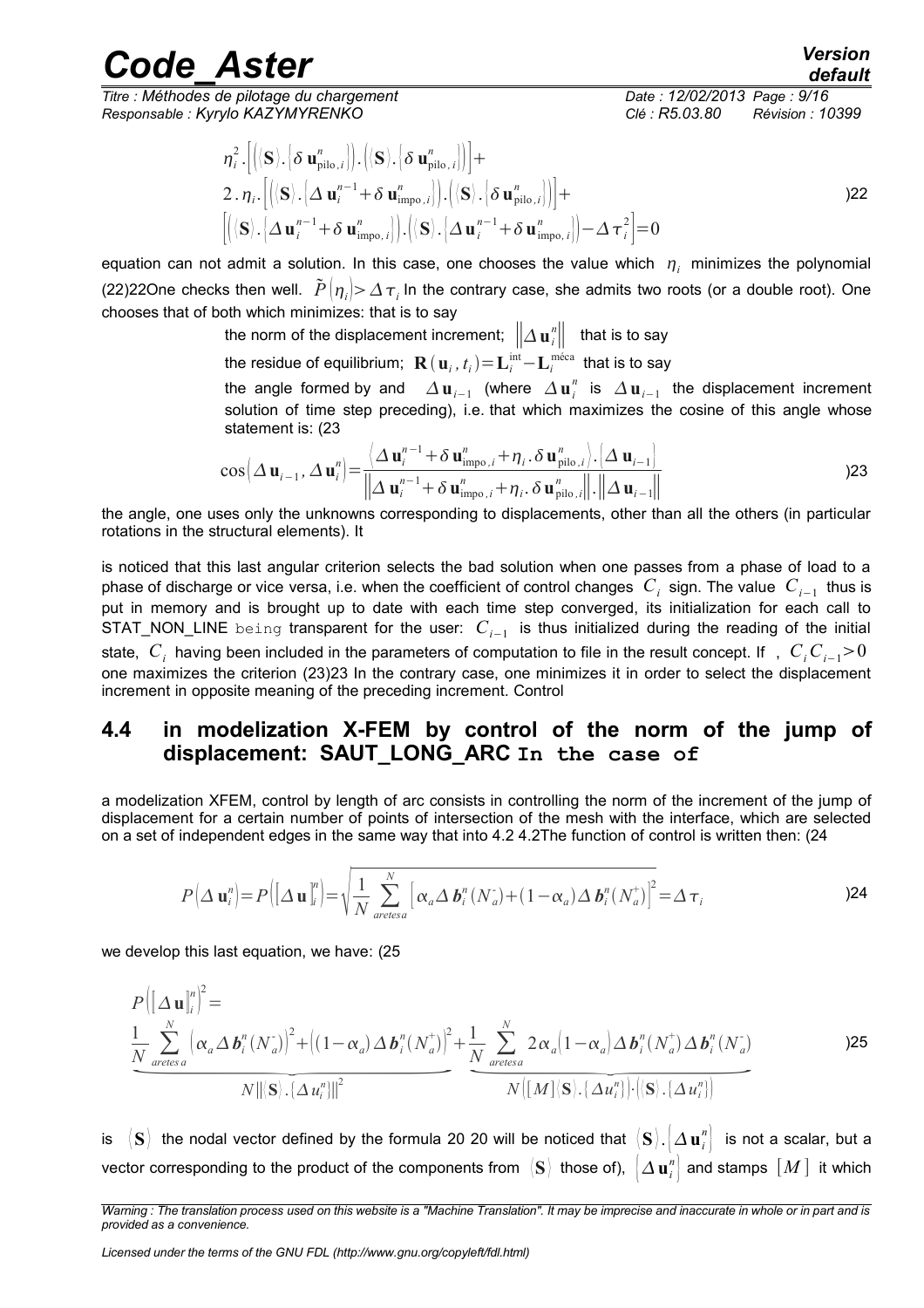*Titre : Méthodes de pilotage du chargement Date : 12/02/2013 Page : 10/16 Responsable : Kyrylo KAZYMYRENKO Clé : R5.03.80 Révision : 10399*

with the degrees of freedom of a node makes correspond the degrees of freedom of the node located on the same edge independent, at the other end, i.e.: (26

$$
\forall \text{arête } a, \forall \text{direction } i, [M] \langle \mathbf{S}^i(N_a^+) \rangle = \langle \mathbf{S}^i(N_a^+) \rangle \quad et \quad [M] \langle \mathbf{S}^i(N_a^-) \rangle = \langle \mathbf{S}^i(N_a^+) \rangle
$$
  
 
$$
\text{ou} \langle \mathbf{S}^i(N) \rangle = \langle 0 \dots 1 \dots 0 \rangle
$$
  
\n<sub>duced *N*</sub> (1000)  
\n<sub>direction *i*</sub> (1111)

, the notation in terms of vectors is: (27

$$
P\left(\Delta\mathbf{u}_{i}^{n}\right)=\sqrt{N\left\|\left\langle \mathbf{S}\right\rangle ,\left\{\Delta u_{i}^{n}\right\}\right\|^{2}}+N\left(\left\lceil M\right\rceil \left\langle \mathbf{S}\right\rangle ,\left\{\Delta u_{i}^{n}\right\}\right)\cdot\left(\left\langle \mathbf{S}\right\rangle ,\left\{\Delta u_{i}^{n}\right\}\right)=\Delta\tau_{i}
$$
\n(27)

of the initialization of control, it is thus necessary to initialize besides the nodal vector 〈 **S**〉 a structure which  $[M]$  locates which points belong to the same edge. While breaking up,  $\left|\varDelta\mathbf{u}_i^n\right|$  one finds an equation similar to (22[\)22](#page-8-1) takes account of the additional term. For

the modelization XFEM, the methods of selection of the solution remain strictly identical, put except for the replacement in the statements of the criteria of norm and angle of displacement by the jump of displacement through the interface. Thus, the angular criterion amounts for example maximizing.  $\cos(\llbracket\Delta\textbf{u}\rrbracket_{i-1}^n,\llbracket\Delta\textbf{u}\rrbracket_i^n)$ **Control** 

### **4.5 by the increment of strain: DEFORMATION**

control by increment of strain consists in requiring that the increment of strain of the step running remain close in the direction of the strain at the beginning to time step, and this for at least a Gauss point of structure. One requires thus qualitatively whom minimum **a point** of structure has preserves the mode of strain that it had as a preliminary (for example, tension in a given direction). Case

#### **4.5.1 of the small strains For**

the small strains, one can give an account of this requirement with the help of the choice of the following function of control: (28

<span id="page-9-1"></span>
$$
P\left(\Delta \mathbf{u}_{i}^{n}\right) = \operatorname{Max}_{g} \frac{\boldsymbol{\varepsilon}_{g,i-1}}{\|\boldsymbol{\varepsilon}_{g,i-1}\|} \cdot \Delta \boldsymbol{\varepsilon}_{g,i} = \Delta \tau_{i}
$$

the index sweeps g Gauss points structure (or only meshes specified by keyword GROUP MA in CONTROL ) and where the strain in a Gauss point results from the nodal vector of displacements via the symmetric use of the matrixes "left the gradient of the shape functions" ( **B***<sup>g</sup>* not to be confused with the matrix of the conditions of Dirichlet): and

$$
\boldsymbol{\varepsilon}_{g,i-1} = \mathbf{B}_g \cdot \mathbf{u}_{i-1} \tag{29} \Delta \boldsymbol{\varepsilon}_{g,i} = \mathbf{B}_g \cdot \Delta \mathbf{u}_i^n
$$

the control of control according to  $\eta_i$  is written then: (30

$$
P\left(\Delta \mathbf{u}_{i}^{n}\right) = \underset{g}{\text{Max}}\left(A_{g}^{(0)} + \eta_{i} \cdot A_{g}^{(1)}\right) = \underset{g}{\text{Max}}\left(L_{g}\left(\eta_{i}\right)\right) = \Delta \tau_{i}
$$
\n(30)

the two terms: (31

$$
A_g^{(0)} = \frac{\boldsymbol{\varepsilon}_{g,i-1}}{\|\boldsymbol{\varepsilon}_{g,i-1}\|} \cdot \mathbf{B}_g \Big(\Delta \mathbf{u}_i^{n-1} + \delta \mathbf{u}_{\text{impo},i}^n\Big)
$$

: (32

<span id="page-9-0"></span>
$$
A_g^{(1)} = \frac{\boldsymbol{\varepsilon}_{g,i-1}}{\|\boldsymbol{\varepsilon}_{g,i-1}\|} \mathbf{B}_g \Big( \delta \mathbf{u}_{\text{pilo},i}^n \Big)
$$

*Licensed under the terms of the GNU FDL (http://www.gnu.org/copyleft/fdl.html)*

*Warning : The translation process used on this website is a "Machine Translation". It may be imprecise and inaccurate in whole or in part and is provided as a convenience.*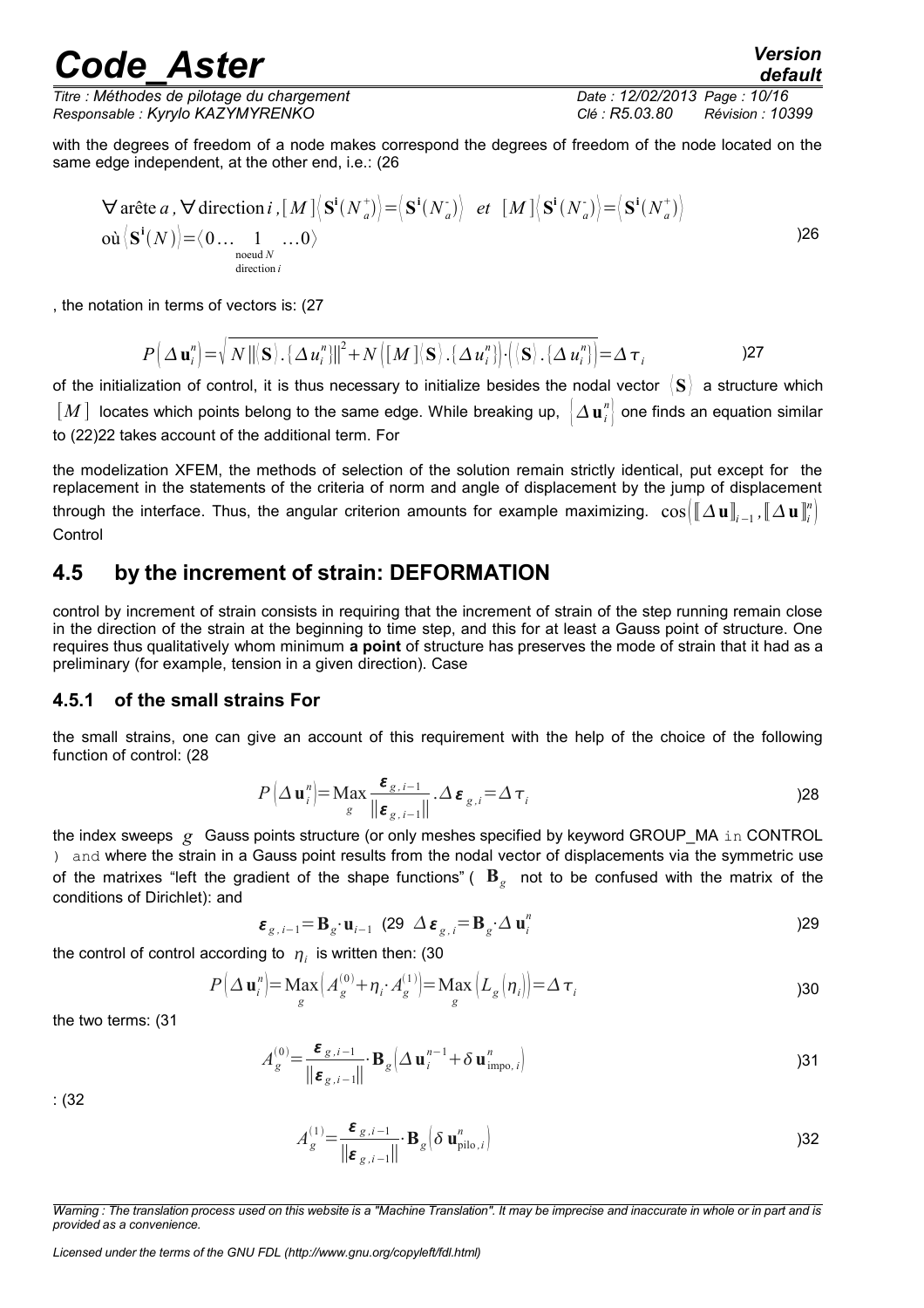*Titre : Méthodes de pilotage du chargement Date : 12/02/2013 Page : 11/16 Responsable : Kyrylo KAZYMYRENKO Clé : R5.03.80 Révision : 10399*

control does not depend on the constitutive law, provided which it uses the tensor of the small strains (option DEFORMATION =  $'$  PETIT' or DEFORMATION = ' PETIT REAC'). Case

#### **4.5.2 of the large deformations In the presence of**

large deformations, one can generalize the function of control (28[\)28](#page-9-1) employing strains of Green-Lagrange (Lagrangian measurement of the strains in the initial configuration): (33

$$
P\left(\Delta \mathbf{u}_{i}^{n}\right) = \mathbf{M}\mathbf{a}\mathbf{x} \frac{\mathbf{E}_{g,i-1}}{\|\mathbf{E}_{g,i-1}\|} \cdot \Delta \mathbf{E}_{g,i}
$$
\n(33)

the measurement of the strains **E** is written according to the tensor gradient of transformation: **F** with

$$
\mathbf{E} = \frac{1}{2} \cdot (\mathbf{F}^T \cdot \mathbf{F} - \mathbf{I}) \quad (34 \quad \mathbf{F} = \mathbf{I} + \nabla \mathbf{u})
$$

, one would not lead any more like previously to a function closely connected per pieces. To cure it, one decides to carry out a linearization from  $\;\Delta\,{\bf E}_{g,i}\;$  ratio with.  $\;\Delta\,{\bf u}_i^{\,n-1}\;$   $P$  a statement similar has then to ([30](#page-9-0) 30 with: (35

$$
A_g^{(0)} = \frac{\mathbf{E}_{g,i-1}}{\|\mathbf{E}_{g,i-1}\|} \cdot \text{sym}\left[\mathbf{F}_{g,i}^T \cdot \nabla_g \left(\Delta \mathbf{u}_i^{n-1} + \delta \mathbf{u}_{\text{impo},i}^n\right)\right]
$$

: (36

$$
A_g^{(1)} = \frac{\mathbf{E}_{g,i-1}}{\|\mathbf{E}_{g,i-1}\|} \cdot \text{sym}\left[\mathbf{F}_{g,i}^T \cdot \delta \mathbf{u}_{\text{pilo},i}^n\right]
$$

 $\nabla_{g}(\mathbf{u})$  the gradient (not symmetrized) of displacements evaluated at  $\,\mathbf{u}\,$  the Gauss point of index indicates. *g* Just like in the preceding case, this control does not depend on the constitutive law, provided which it uses the tensor of the large deformations. Resolution

#### <span id="page-10-0"></span>**4.5.3 of the nonlinear equation of control**

the function is  $\;P\big(\Delta\,\mathbf{u}_i^n\big)\;$  convex and linear per pieces. She generally admits no, one or two solutions, cf appears  $(4.6.4$ -[a4.6.4-aW](#page-14-0)hen she does not admit solutions, the algorithm of STAT\_NON\_LINE ( $f$ ailure of control) is stopped: if the user uses the automatic subdivision of the time step, this last will then be activated. If she admits two solutions, three opportunities are given: one chooses that of both which minimizes: that is to say

> the norm of the displacement increment;  $\left\| \varDelta\,\mathbf{u}_\emph{i}\right\| \,\,\,$  that is to say the residue of equilibrium;  $\mathbf{R}\left(\mathbf{u}_{i}, t_{i}\right)\!=\!\mathbf{L}_{i}^{\text{int}}\!\!-\!\mathbf{L}_{i}^{\text{m\'eca}}$  that is to say the angle formed by and  $\vert\mathbf{\Delta u}_{i-1}\vert$  ;  $\vert\mathbf{\Delta u}_{i}^{n}\vert$

To solve the equation (30[\)30](#page-9-0) one proposes the algorithm presented below. It is based on the construction of encased intervals: the limits of the last of them are the solutions of the equation and, as announced previously, one chooses that which leads to  $\tilde{\mathbf{u}}[\eta]$  nearest to.  $\mathbf{u}_{i-1}$  This algorithm, rapid, lean on the solution of linear *G* scalar equations, where *G* the nombre total indicates of Gauss points. The algorithm can end prematurely when one of the intervals is empty, which means that the equation (30[\)30](#page-9-0) does not admit solutions. (1

) Initialization of the interval (2) *I* <sup>0</sup>=]−∞ *,*∞[ Loop on Gauss points (2.0 *g* ) the slope is null (2.0 Si  $A_{\alpha}^{(1)}=0$ .1) If failure  $A_g^{(0)}$ > $\Delta \tau$  If not one continues (2.1 ) Root **of the linear function activates (2.2** tel que  $L_g(\eta_g) = \Delta \tau$ ) Construction of the following interval (2.2

*Warning : The translation process used on this website is a "Machine Translation". It may be imprecise and inaccurate in whole or in part and is provided as a convenience.*

*Licensed under the terms of the GNU FDL (http://www.gnu.org/copyleft/fdl.html)*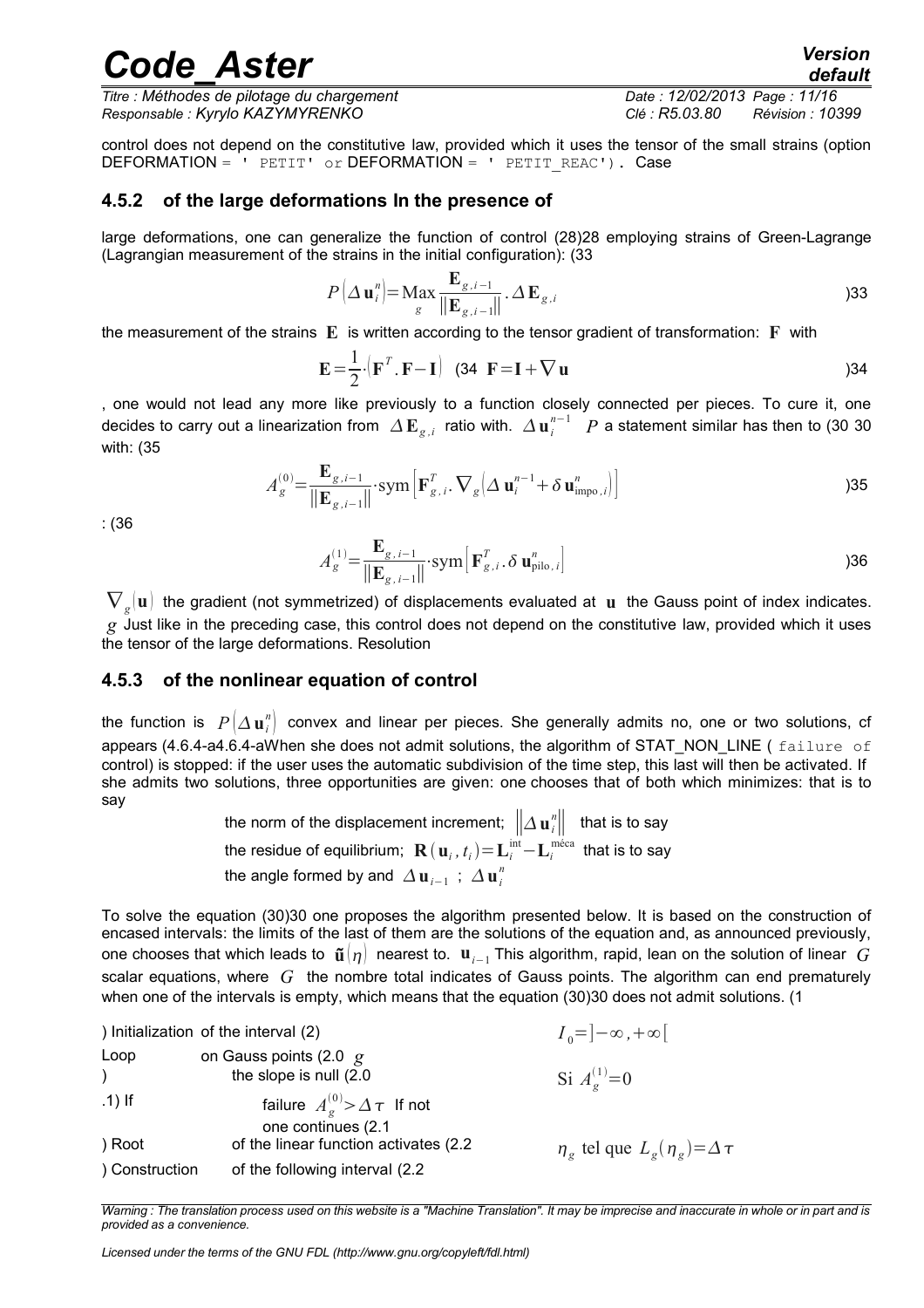*default*

*Titre : Méthodes de pilotage du chargement Date : 12/02/2013 Page : 12/16 Responsable : Kyrylo KAZYMYRENKO Clé : R5.03.80 Révision : 10399*

| $.1)$ If  | the active linear function is increasing $\text{Si } A_{\varphi}^{(1)} > 0 \Rightarrow I_{g} = I_{g-1} \cap ]-\infty, \eta_{g}$                                   |  |
|-----------|-------------------------------------------------------------------------------------------------------------------------------------------------------------------|--|
| $.2)$ If  | (2.2)<br>the active linear function is decreasing $\text{Si } A_{\varphi}^{(1)} < 0 \Rightarrow I_{g} = I_{g-1} \cap [ \eta_{g}, +\infty[$<br>(2.3)               |  |
| ) To stop | if the interval is empty (3)<br>the solutions are the limits of the intervalle3On <sup>3</sup><br>$\eta \in$ Fr $(I_G) \Rightarrow$ max $L_g(\eta) = \Delta \tau$ |  |

**of resolution of the equation closely connected per pieces Control**

### **4.6 by the elastic prediction: PRED\_ELAS Algorithm**

#### **4.6.1 If**

control by the increment of strain proves to be sufficient to follow dissipative solutions in most instabilities materials, the existence of solutions nevertheless is not proven. One then prefers a continuation method founded to him on the elastic prediction for which the existence of solutions is shown but which, on the other hand, is specific to each constitutive law (established only for models ENDO SCALAIRE , ENDO FRAGILE , ENDO\_ISOT\_BETON , ENDO\_ORTH\_BETON , BETON\_DOUBLE\_DP , VMIS \_ISOT\_\* and those relating to the elements of joints  $[$ R 5.06.09]). More precisely, when the constitutive law is controlled by a threshold, one on all the defines *P* as the maximum Gauss points of the value of the function threshold in the case of an elastic test (elastic incremental response of the material). Thus

, let us consider that the state of the material is described by the strain and  $\epsilon$  a set of local variables.  $a$ Respectively and the let us call  $\sigma(\varepsilon, a)$   $A(\varepsilon, a)$  forced and the thermodynamic forces associated with. *a* Let us suppose moreover that the laws of evolution of *a* are controlled by a threshold:  $f(A, \varepsilon, a)$  (37)

$$
f(A, \varepsilon, a) \le 0 \text{ et } \lambda \cdot f(A, \varepsilon, a) = 0
$$

a flow function:  $G[A, \varepsilon, a]$  (38

$$
\dot{a} = \lambda \, G \cdot \big( A \, , \, \varepsilon \, , \, a \big) \tag{38}
$$

a formulation includes most models of behavior dissipative and independent the rate loading. The function threshold is worth then for an elastic test: (39

$$
f^{\text{el}}(\boldsymbol{\varepsilon}) = f(A(\boldsymbol{\varepsilon}, a_{i-1}), \boldsymbol{\varepsilon}, a_{i-1})
$$

simplifies the problem while linearizing compared to  $f^{\text{el}}$  in  $\bm{\varepsilon}$  the vicinity of the point such as  $\bm{\varepsilon}^*$  :  $f^{\text{el}}$   $=$   $\Delta$   $\tau$   $\,$  (40  $\,$ 

$$
f_L^{\text{el}}(\boldsymbol{\varepsilon}) \underset{\text{def}}{=} f^{\text{el}}(\boldsymbol{\varepsilon}^*) + \left( \frac{\partial f}{\partial A} \cdot \frac{\partial A}{\partial \boldsymbol{\varepsilon}} + \frac{\partial f}{\partial \boldsymbol{\varepsilon}} \right) \Big|_{\boldsymbol{\varepsilon}^*} \cdot (\boldsymbol{\varepsilon} - \boldsymbol{\varepsilon}^*)
$$

the choice of makes it possible  $\epsilon^*$  to solve the exact problem, as shown in [bib3]. It thus requires to solve a local problem nonlinear for each Gauss point, then the total algorithm is based on lines, which ensures a great effectiveness to him. There exists zero, one or two solutions with the local problem.  $\int^{el} = \Delta \, \tau$  In the case of absence of solution to the local problem, the total problem cannot have solution: one stops. If not (case with one or two solutions), one linearizes around each solution. Finally

, the function of control of control is defined like the maximum of compared to  $f^{\text{el}}_L$  all Gauss points,  $g$ function which depends only on:  $\triangle$  **U** (41)

<span id="page-11-1"></span>
$$
P\left(\Delta \mathbf{u}_{i}^{n}\right) = \underset{g}{\text{Max}} \mathbf{f}_{L}^{\text{el}}\left(\boldsymbol{\varepsilon}_{g,i-1} + \mathbf{B}_{g} \cdot \Delta \mathbf{u}_{i}^{n}\right) = \Delta \tau_{i}
$$

, the equation of control of control is written: (42

$$
P\left(\Delta \mathbf{u}_{i}^{n}\right) = \underset{g}{\text{Max}}\left(A_{g}^{(0)} + \eta_{i} \cdot A_{g}^{(1)}\right) = \underset{g}{\text{Max}}\left(L_{g}\left(\eta_{i}\right)\right) = \Delta \tau_{i}
$$
\n(14)

: (43

<span id="page-11-0"></span><sup>3</sup> note  $\eta \in \text{Fr}[I_G]$  the fact that belongs  $\eta$  at the boundaries of the interval Algorithm  $I_G$ 

*Warning : The translation process used on this website is a "Machine Translation". It may be imprecise and inaccurate in whole or in part and is provided as a convenience.*

*Licensed under the terms of the GNU FDL (http://www.gnu.org/copyleft/fdl.html)*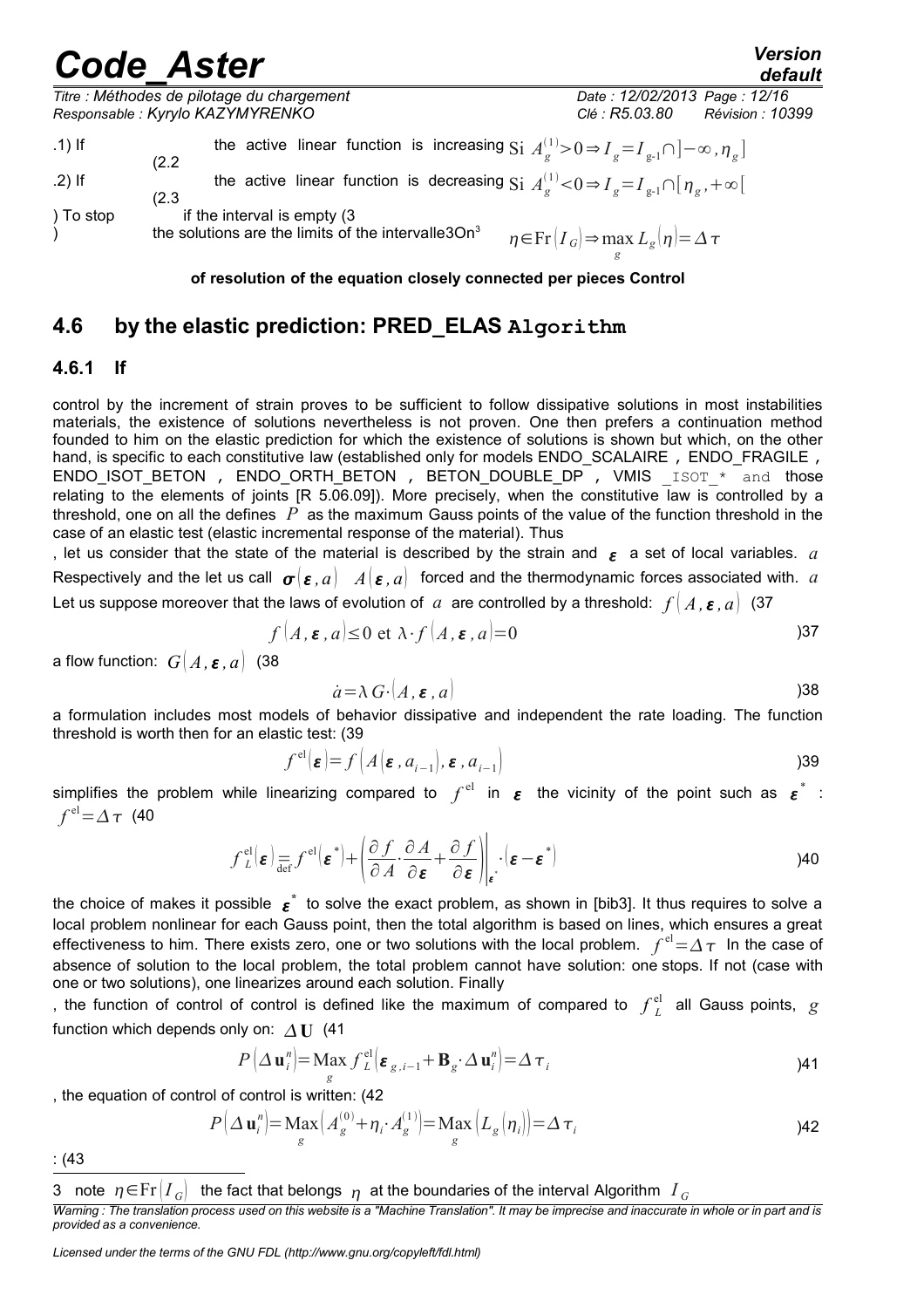*Titre : Méthodes de pilotage du chargement Date : 12/02/2013 Page : 13/16 Responsable : Kyrylo KAZYMYRENKO Clé : R5.03.80 Révision : 10399*

$$
A^{(0)} = f^{el}(\boldsymbol{\varepsilon}^*) + \left(\frac{\partial f}{\partial A} \cdot \frac{\partial A}{\partial \boldsymbol{\varepsilon}} + \frac{\partial f}{\partial \boldsymbol{\varepsilon}}\right)_{\boldsymbol{\varepsilon}^*} \cdot \left(\mathbf{B}_g(\mathbf{u}_{i-1} + \Delta \mathbf{u}_i^{n-1} + \delta \mathbf{u}_{\text{impo},i}^n) - \boldsymbol{\varepsilon}^*\right)
$$

: (44

$$
A^{(1)} = \left(\frac{\partial f}{\partial A} \cdot \frac{\partial A}{\partial \boldsymbol{\varepsilon}} + \frac{\partial f}{\partial \boldsymbol{\varepsilon}}\right)\Big|_{\boldsymbol{\varepsilon}} \cdot \left(\mathbf{B}_{g} \cdot \delta \mathbf{u}_{\text{pilo},i}^{n}\right) \tag{44}
$$

#### **4.6.2 according to the constitutive laws One**

is thus brought back to a problem identical to that of control by the increment of the strain. One of course employs the same algorithms of resolution as those presented in the preceding paragraph (see §11[\)11](#page-10-0)

The characteristics of the equation of control depend on the constitutive law because the statement of the elastic function threshold is  $|f^{\text{el}}|$  itself a nonlinear fact of the case of behavior: For

•the elements with internal discontinuity PLAN\_ELDI and AXIS\_ELDI , the constitutive law is of type CZM\_EXP and the form of the model of control will be in documentation [R7.02.14]. The elastic function threshold is written;  $\left|f\right|_{el}(\sigma_n,\sigma_t) {=} \sqrt{<\!\sigma_n\!>^2_+}\!+\!\sigma_t^2{-} R(\kappa)$  For

•the elements of joint \* \_ JOINED, the constitutive laws are regularized models CZM CZM\_EXP\_REG and CZM\_LIN\_REG (see [R7.02.11]), and for the elements of the type interfaces \* \_ INTERFACE, the constitutive laws are models CZM NON-regularized like CZM\_OUV\_MIX and CZM\_TAC\_MIX . The form of the model of control will be in documentation

[R7.02.11]. The elastic function threshold is written;  $f_{el} \approx \frac{max}{p} |\frac{dV}{gauss}|$  $\|\delta^0 + \eta \delta^1\| - \kappa$  $\left| \frac{\partial^0 + \eta \, \delta^1 \left| \right| - \kappa}{G_c / \sigma_c + \kappa} \right| = \frac{\Delta \tau}{C}$  $\frac{1}{C}$  For

•model ENDO ISOT BETON ([ R7.01.04]), there is a characteristic. Instead of seeking a parameter of control which *η* makes time step leave the criterion a value *Δτ* with the damage resulting from preceding, one seeks a parameter which *η* brings back for us on the criterion with a damage increased by. *Δτ* The elastic function threshold is thus written;  $\tilde{f}^{el}(\eta, d^-)$   $=$   $\varDelta \tau$   $\Rightarrow$   $\tilde{f}^{el}(\eta, d^ +$   $\varDelta \tau$   $)=$   $0$   $\;$  For

•model ENDO\_ORTH\_BETON , to see [R7.01.09]; For

•the other damage models of the elastic type like ENDO\_SCALAIRE or ENDO\_FRAGILE (with local formulation or with gradients), just like for the model ENDO\_ISOT\_BETON, the function elastic threshold is selected so as to seek a parameter of control controls by the value of damage and not by the output of the criterion. The elastic function threshold is written: (45

$$
\tilde{\mathcal{F}}^{\text{el}}(\eta) = \frac{1}{2} \left( e_0 + \eta \ e_1 \right) \cdot \mathbf{E} \cdot \left( e_0 + \eta \ e_1 \right) - s
$$
\nloi locale

\n
$$
e_0 = \epsilon_0 \quad e_1 = \epsilon_1 \quad s = k \left( d^- \right)
$$
\ngradient d'endommagement

\n
$$
e_0 = \epsilon_0 \quad e_1 = \epsilon_1 \quad s = k \left( d^- \right) - c \Delta d^-
$$
\ndéformation régularisée

\n
$$
e_0 = \bar{\epsilon}_0 \quad e_1 = \bar{\epsilon}_1 \quad s = k \left( d^- \right)
$$

#### **4.6.3 of the algorithm of maximization In order to**

illustrate our matter and in particular to include why such a choice of makes it possible  $\epsilon^*$  to solve the exact problem, one takes the example of a cohesive constitutive law CZM EXP REG  $\circ$ r CZM LIN REG (cf [R7.02.11]) implemented on an element of joint (cf [R3.06.09]). The jump of displacement is  $\delta$  the primal variable (noted generically in  $\epsilon$  what precedes), and  $\kappa$  the local variable (noted generically). A The function threshold is written then: (46

*Warning : The translation process used on this website is a "Machine Translation". It may be imprecise and inaccurate in whole or in part and is provided as a convenience.*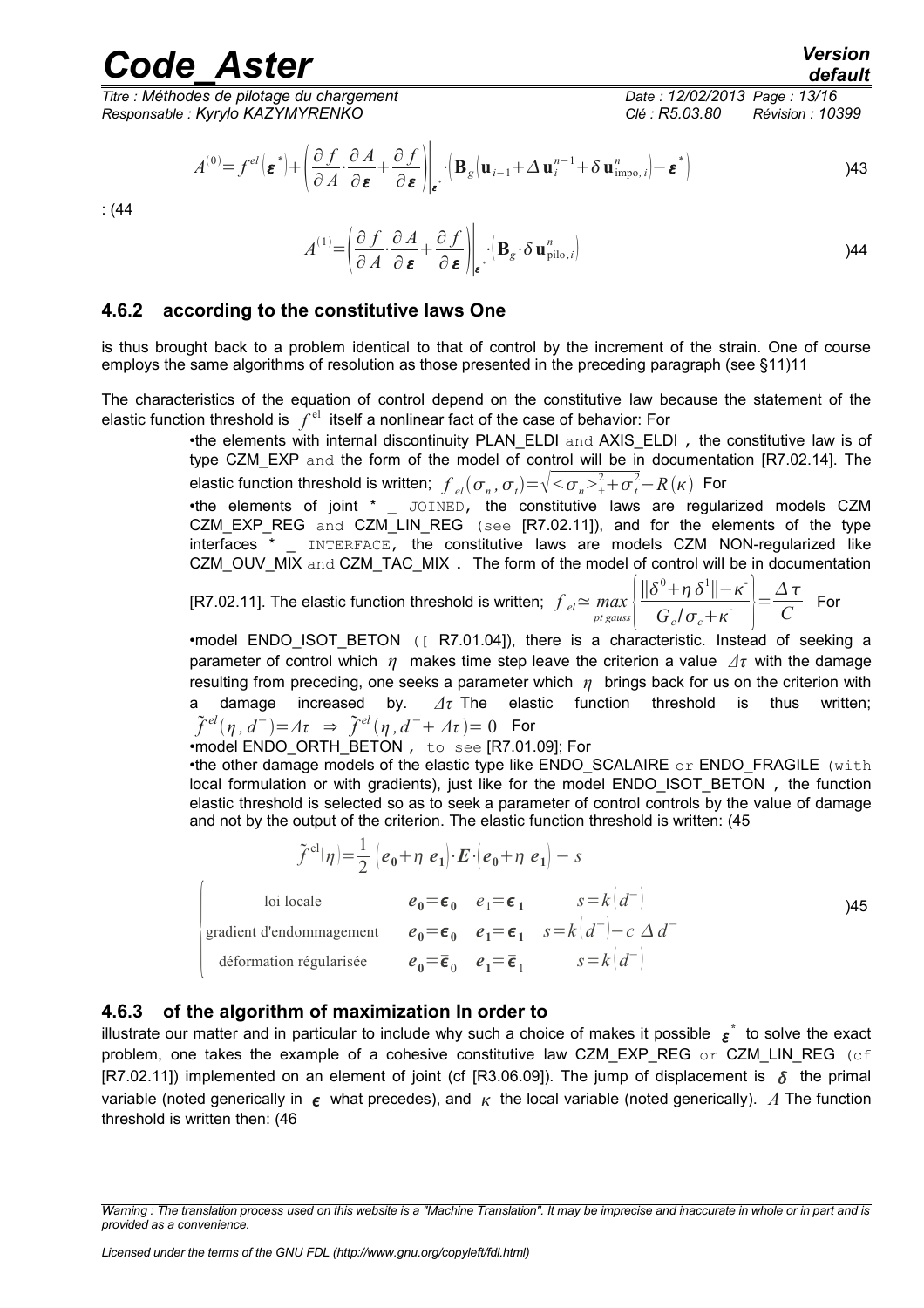*Titre : Méthodes de pilotage du chargement Date : 12/02/2013 Page : 14/16 Responsable : Kyrylo KAZYMYRENKO Clé : R5.03.80 Révision : 10399*

*default*

$$
f^{\dot{e}l}(\boldsymbol{\delta}) = \frac{\|\boldsymbol{\delta}\|_{\dot{e}q} - \kappa_{i-1}}{\kappa_{REF}} \text{ avec } \kappa_{i-1} = \max_{v \in [0, t_{i-1}]} \|\boldsymbol{\delta}(v)\|_{\dot{e}q} \; ; \; \|\boldsymbol{\delta}\|_{\dot{e}q} = \sqrt{\langle \delta_n \rangle^2 + \delta_n^2}
$$

detailing the demonstration, one can show that checks ∥∥*èq* a triangular inequality. This enables us to prove the convexity of the function: (47

$$
f^{\dot{e}l}(\eta) = f^{\dot{e}l}(\delta(\eta)) = \frac{\|\delta_{i-1} + \Delta \delta_i^n + d \delta^{cte} + \eta d \delta^{pilo}\|_{\dot{e}q} - \kappa_{i-1}}{\kappa_{REF}}
$$

traced in figure 4.6 [4.6.3-a](#page-13-0) a qualitative chart **of** the functions for *f èl* the different ones Gauss points from the elements of joint, as well as the solutions of the exact problem of maximization total on the group of Gauss points: It

$$
\max_{g} f_{g}^{el}(\eta) \stackrel{def}{=} \max_{g} f^{el}(\boldsymbol{\delta}_{g}(\eta)) = \Delta \tau_{i}
$$

appears whereas the solutions of  $\eta$  this exact problem are identical to the solutions obtained with the algorithm of resolution of the equation closely connected per pieces, i.e. the solutions of the equation (42[\)42,](#page-11-1)  $\max_{g} A_{1}^{(g)} \eta + A_{0}^{(g)}$   $=$   $\Delta$   $\tau$   $_{i}$  with in our example: where

$$
A_1^{(g)} = \frac{\partial f_g^{el}}{\partial \eta}(\eta_g^*) \; ; \; A_0^{(g)} = \Delta \tau - A_1^{(g)} \eta_g^* \; \text{is} \; \; \eta_g^* \; \text{solution of the local equation We} \; f_g^{el}(\eta) = \Delta \tau_i
$$

once more return the reader to [3] for a rigorous demonstration. Figure

#### Résolution de l'équation de pilotage globale



<span id="page-13-0"></span>

#### **4.6.4 of solution If**

*Warning : The translation process used on this website is a "Machine Translation". It may be imprecise and inaccurate in whole or in part and is provided as a convenience.*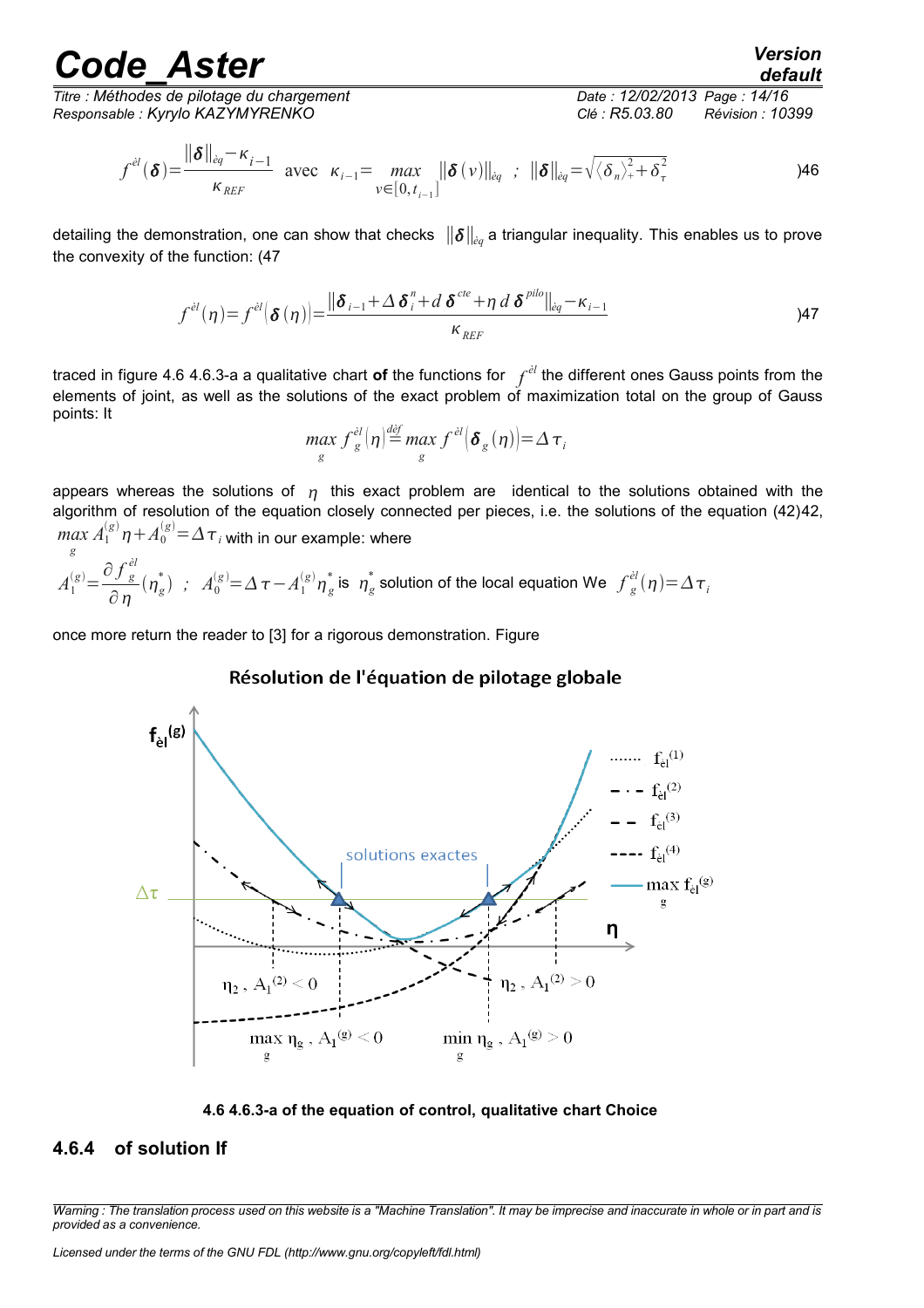*Titre : Méthodes de pilotage du chargement Date : 12/02/2013 Page : 15/16 Responsable : Kyrylo KAZYMYRENKO Clé : R5.03.80 Révision : 10399*

the total problem has two solutions, the algorithms of choices described into 4.3 [4.3](#page-8-2) are re-used. In general, the selection by residue is retained because of its robustness. However, the fact of choosing the solution which minimizes the residue does not guarantee us the convergence of the method of Newton . Certain cases could be displayed for which the solution of maximum initial residue converges while it is not the case of the solution of minimal initial residue. In general

for computations controlled time step filled more the role of loading, but just a parameter of follow-up of the solution. Although the mechanical solutions are identical, one can thus obtain a significant difference with the same step in control for the problems with important instabilities, by changing for example the object computer. What is illustrated on figure 4.6 [4.6.4-a](#page-14-0) during the snap-back in the total response force-displacement one observes the shift of time of computation between the two curves. Figure



<span id="page-14-0"></span>**4.6 4.6.4-a of shift of the time of control on a curved force-displacement for a strongly unstable problem according to the machine accuracy Bibliography**

*Code\_Aster Version*

*Warning : The translation process used on this website is a "Machine Translation". It may be imprecise and inaccurate in whole or in part and is provided as a convenience.*